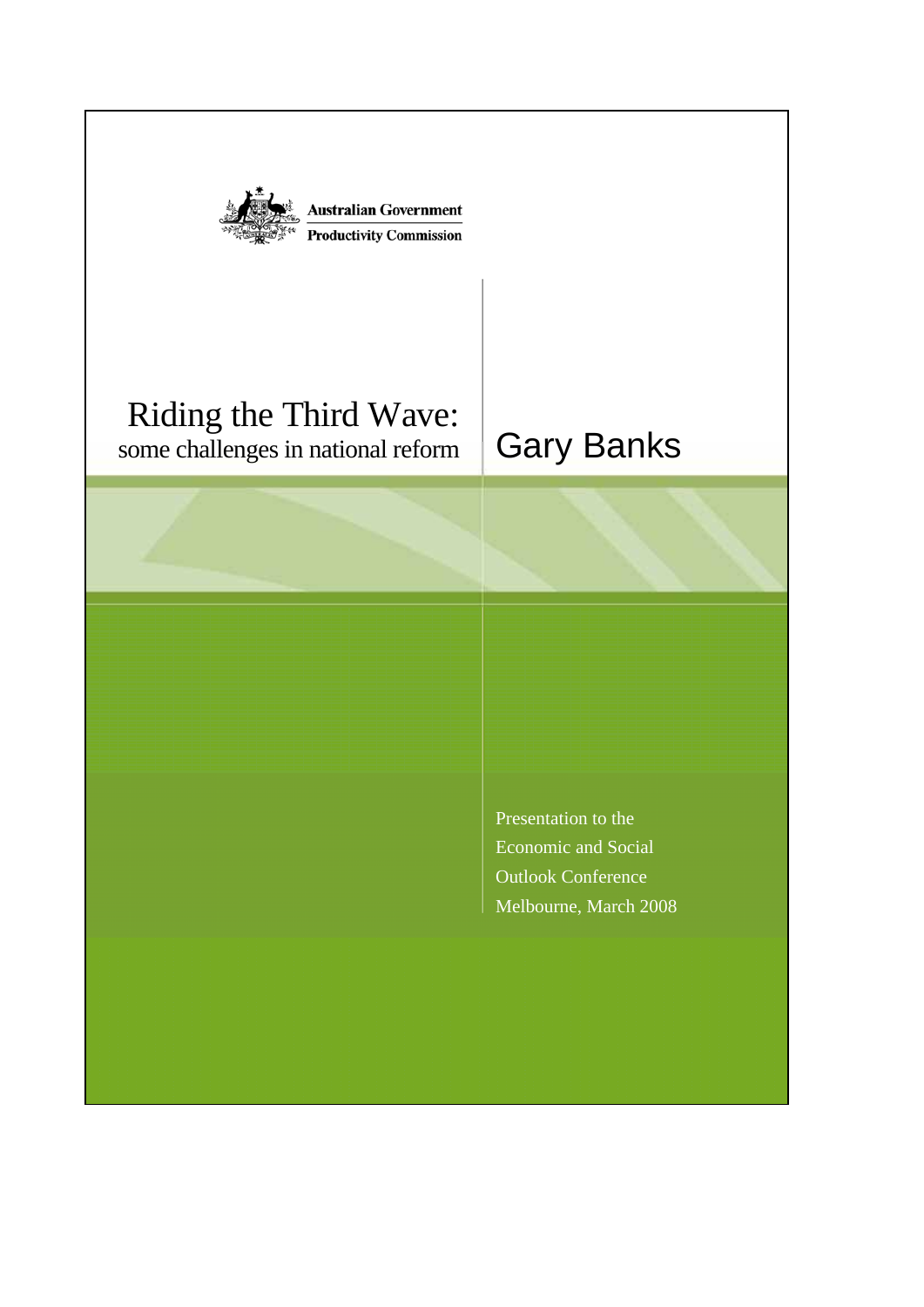#### © Commonwealth of Australia 2008

#### **ISBN 978-1-74037-253-4**

This work is subject to copyright. Apart from any use as permitted under the *Copyright Act 1968*, the work may be reproduced in whole or in part for study or training purposes, subject to the inclusion of an acknowledgment of the source. Reproduction for commercial use or sale requires prior written permission from the Attorney-General's Department. Requests and inquiries concerning reproduction and rights should be addressed to the Commonwealth Copyright Administration, Attorney-General's Department, Robert Garran Offices, National Circuit, Canberra ACT 2600.

*This publication is available in hard copy or PDF format from the Productivity Commission website at www.pc.gov.au. If you require part or all of this publication in a different format, please contact Media and Publications (see below).* 

#### **Publications Inquiries:**

Media and Publications Productivity Commission Locked Bag 2 Collins Street East Melbourne VIC 8003

Tel: (03) 9653 2244 Fax: (03) 9653 2303 Email: maps@pc.gov.au

#### **General Inquiries:**

Tel: (03) 9653 2100 or (02) 6240 3200

#### **An appropriate citation for this paper is:**

Banks, G. 2008, *Riding the Third Wave: some challenges in national reform,* Productivity Commission, Melbourne, 27 March.

#### *The Productivity Commission*

The Productivity Commission is the Australian Government's independent research and advisory body on a range of economic, social and environmental issues affecting the welfare of Australians. Its role, expressed most simply, is to help governments make better policies, in the long term interest of the Australian community.

The Commission's independence is underpinned by an Act of Parliament. Its processes and outputs are open to public scrutiny and are driven by consideration for the wellbeing of the community as a whole.

Information on the Productivity Commission, its publications and its current work program can be found on the World Wide Web at www.pc.gov.au or by contacting Media and Publications on (03) 9653 2244.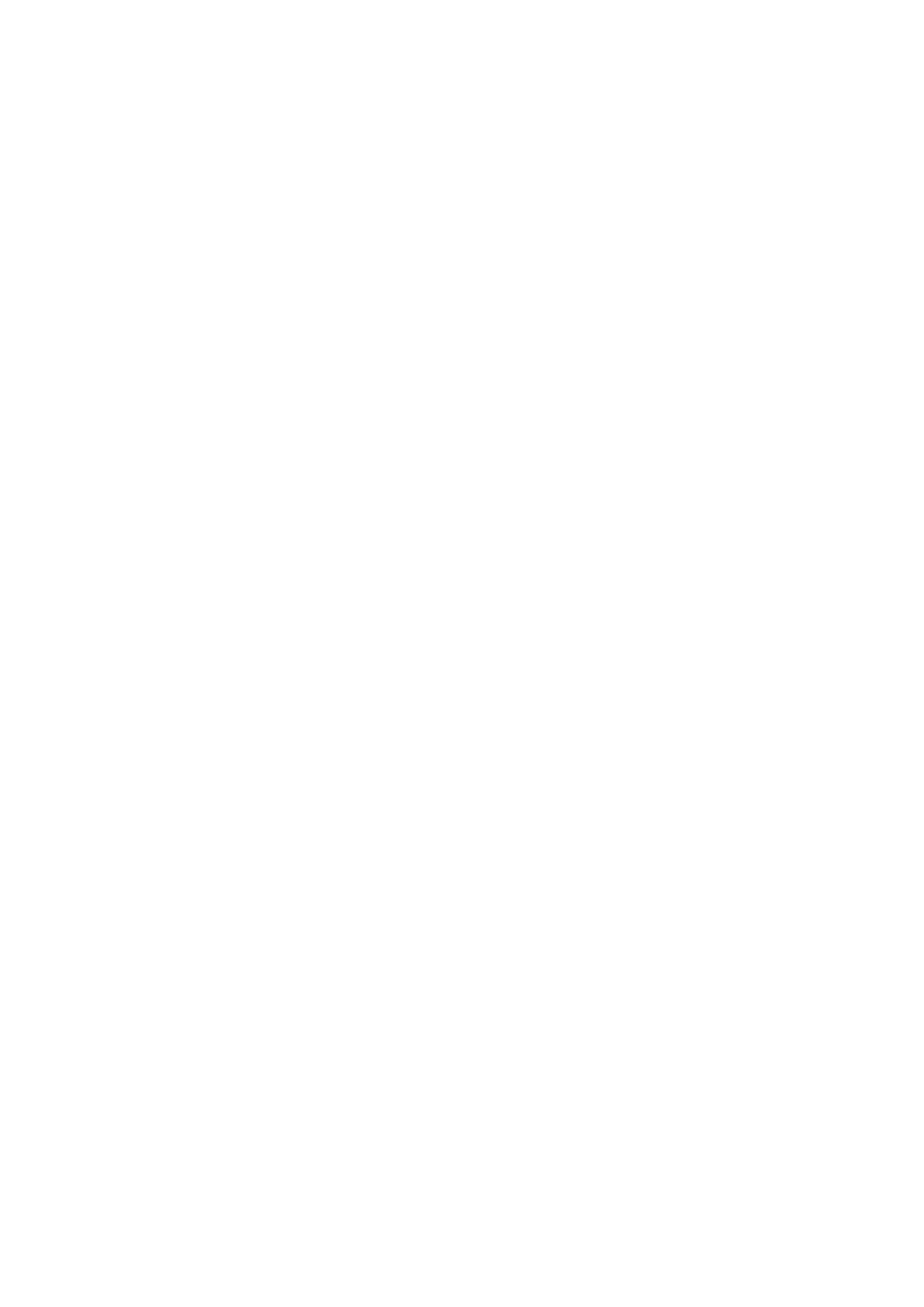# Foreword

This is an edited version of a paper that I presented to the opening plenary session of the Melbourne Institute's Economic and Social Outlook Conference in March 2008. The theme of the Conference was 'New Agenda for Prosperity' and the paper focuses on COAG's (re-energised) National Reform Agenda, the considerable benefits on offer and some challenges in realising them.

The original version of the paper has been available on the websites of the Melbourne Institute and the Productivity Commission. This version is being published to assist its wider dissemination, given ongoing interest in the subject matter.

In preparing the paper, I was assisted by various colleagues at the Commission, to whom I am grateful. Responsibility for the views expressed nevertheless remains mine.

Gary Banks AO Chairman May 2008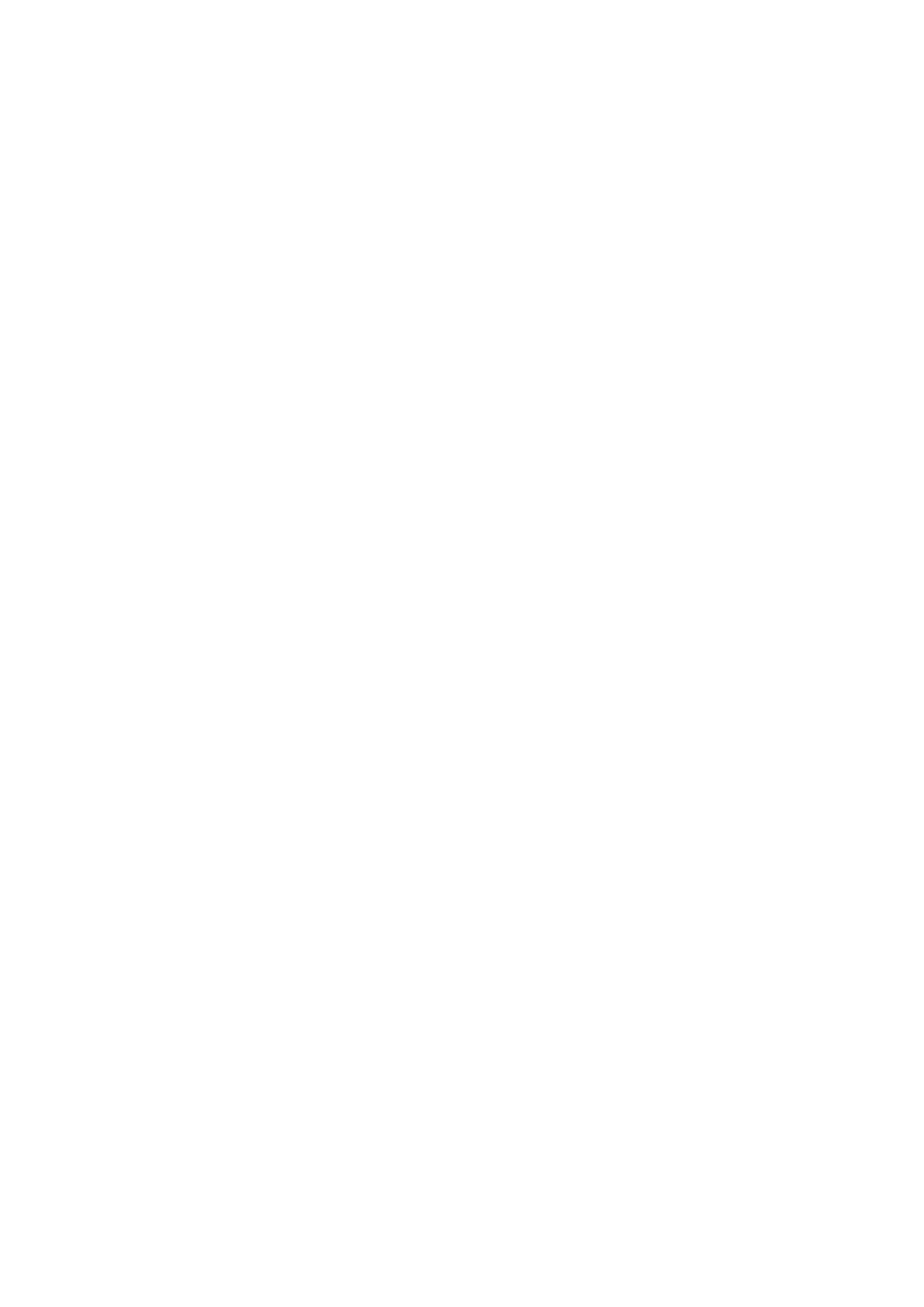*The National Reform Agenda is aimed at further raising living standards and improving services, by lifting the nation's productivity and workforce participation over the next decade.* (COAG 2006)

## **Introduction**

Australia's economic performance over the past decade and a half is an undoubted success story, whether measured by our own past or the experiences of other countries. On the whole, Australians are materially much better off than they were, and many more are in work. And internationally, we have regained the relatively high ranking in per capita GDP that had been eroded in previous decades.

While Australia's more recent good fortune owes much to external events notably China's economic take-off, and the (related) pick-up in our terms of trade — the reversal of our fortunes predates this. Described for rhetorical effect as an 'economic miracle' by the MIT's Paul Krugman, it is now generally recognised as the deliberate outcome of a program of economic reforms, which gathered pace from the early 1980s.

Reforms to the conduct of monetary and fiscal policy have been crucial in restoring the basis for stable progress. But the reforms that impacted more directly on the behaviour of businesses, workers and consumers were arguably most influential in the productivity-fuelled growth of the 1990s.

The microeconomic reform process essentially began with (unilateral) reductions in import protection and barriers to foreign capital. But the consequent competitive pressures on Australian firms soon shifted attention to the policy-related domestic impediments to their performance. From this, a second wave of 'behind the border' reforms began in the late 1980s, focussed on improving the efficiency of public utility services and the flexibility of labour markets. This culminated in the National Competition Policy (NCP) in the 1990s, with recognition that the imperative of forging a national market required a more coordinated approach to promoting competition across jurisdictions.

The NCP was a landmark reform initiative, involving an unprecedented degree of cooperation across our federation over a decade. It brought substantial benefits which are still being felt. But any tendency toward complacency (or reform fatigue) at the conclusion of the NCP process, has been overtaken by the realisation that Australia faces some major further challenges to its hard won prosperity in the years ahead, not least the ageing of our population. A 'third wave' of national reform has accordingly been agreed to by COAG. While partly directed at completing unfinished business from the earlier reform programs, the new National Reform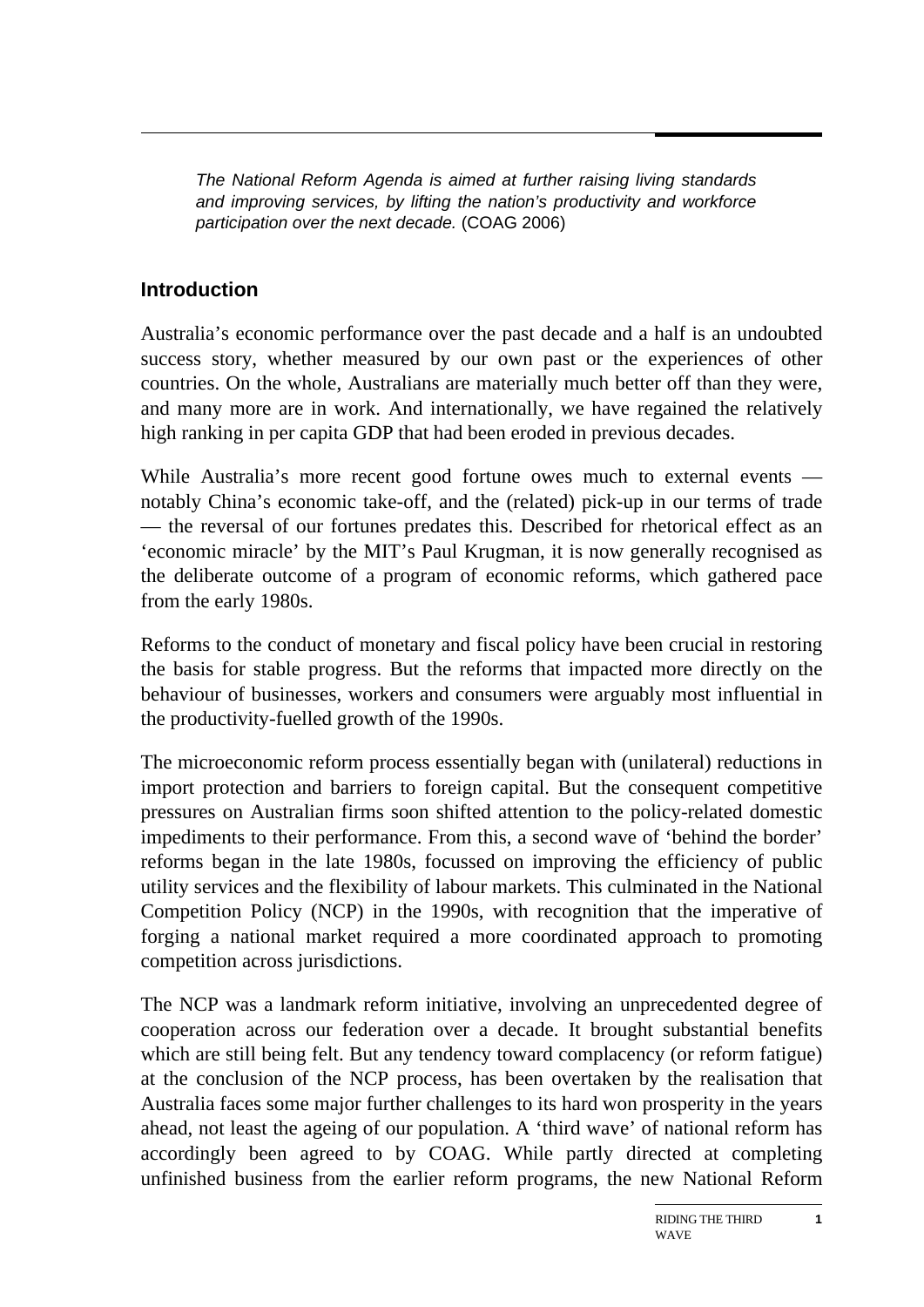Agenda (NRA) pushes the boundaries of national reform to encompass the drivers of workforce participation and productivity. Its emphasis on human capital development is a natural and necessary extension of Australia's reform efforts, going to the heart of what is required to meet the challenges of an ageing population. But while the potential gains are great, the challenges facing policy in a number of key areas are also substantial and will require sustained effort.

# **Lifting productivity and participation**

At an earlier conference in this series, Treasury Secretary Ken Henry provided an elegant exposition of how GDP and its growth are fundamentally determined by the '3Ps': population, participation and productivity. The 3Ps have since become part of the lexicon of economic discourse in Australia.

The main messages emerging from projections by the Australian Treasury and the Productivity Commission are by now well known. Population ageing will significantly reduce workforce participation and per capita income growth. At the same time, it will push up health and aged care expenditures, creating major fiscal pressures for governments. While this demographically driven scenario will unfold progressively over the next half century, its influence is already occurring.

Given the demographic causes, some have advocated demographic solutions. But the main reason for the aggregate ageing phenomenon is that people are living longer — not a trend we would want reversed! Further, neither pro-natalist nor promigration policies can realistically make much difference.

For example, the recent increase in fertility rates in Australia (from 1.7 to 1.8) will yield only a marginal reduction in aged dependency over the next 40 years and will actually raise *total* dependency (children take a long time to grow up) (figure 1). Feasible additions to this rate could do little more. In any case, fertility is notoriously hard to influence through public policy.

Commission research suggests that the recent increase in the fertility rate is mainly attributable to increased prosperity and the fact that older women are catching up on their previously postponed births. In contrast, the 'baby bonus' is likely to have been a much weaker 'aphrodisiac', affecting the timing of some births more than their ultimate number.

**<sup>2</sup>** SOME CHALLENGES IN NATIONAL REFORM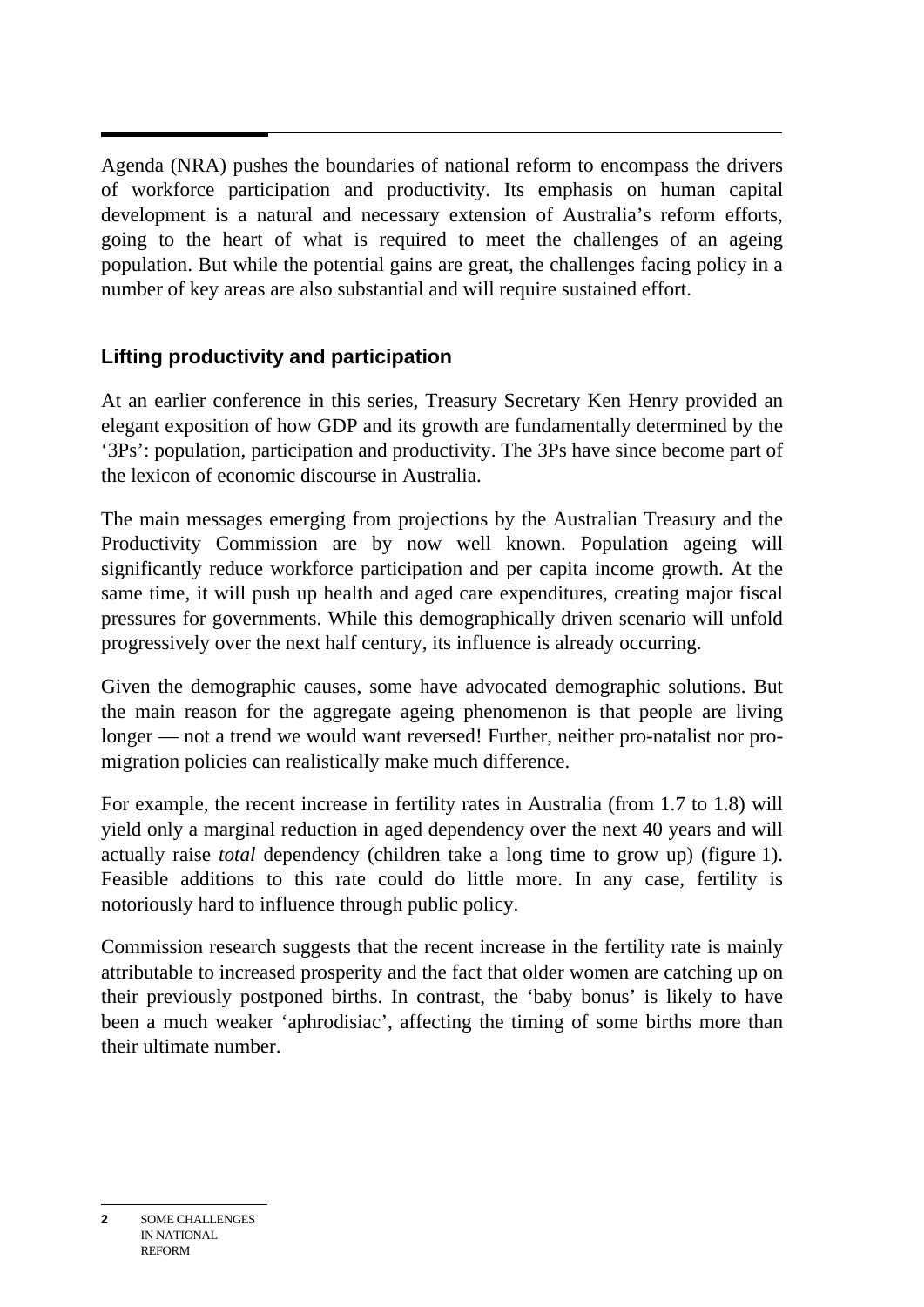

Figure 1 **Fertility has minor effects on dependency ratios** 

*Source*: PC (2005a, table 2.5, p. 32).

Similarly, feasible *increases* in migration (from what is already a historically high intake) can have only minor affects on the age structure of the population. The main reason for this is that migrants age too. The Commission has calculated that, to avert population ageing, we would have to raise permanently our migration rate from 0.8 to 3 per cent of the population per year. This would rapidly transform Australia into a population superpower (around 100 million people by 2050)!

We therefore need to look outside the demographic box for policy tools that could transform growth. This brings us back to participation and productivity as the key objects of policy directed at meeting the economic challenges that lie ahead. Both are amenable to policy influence and they provide a dual focus for COAG's National Reform Agenda.

**3**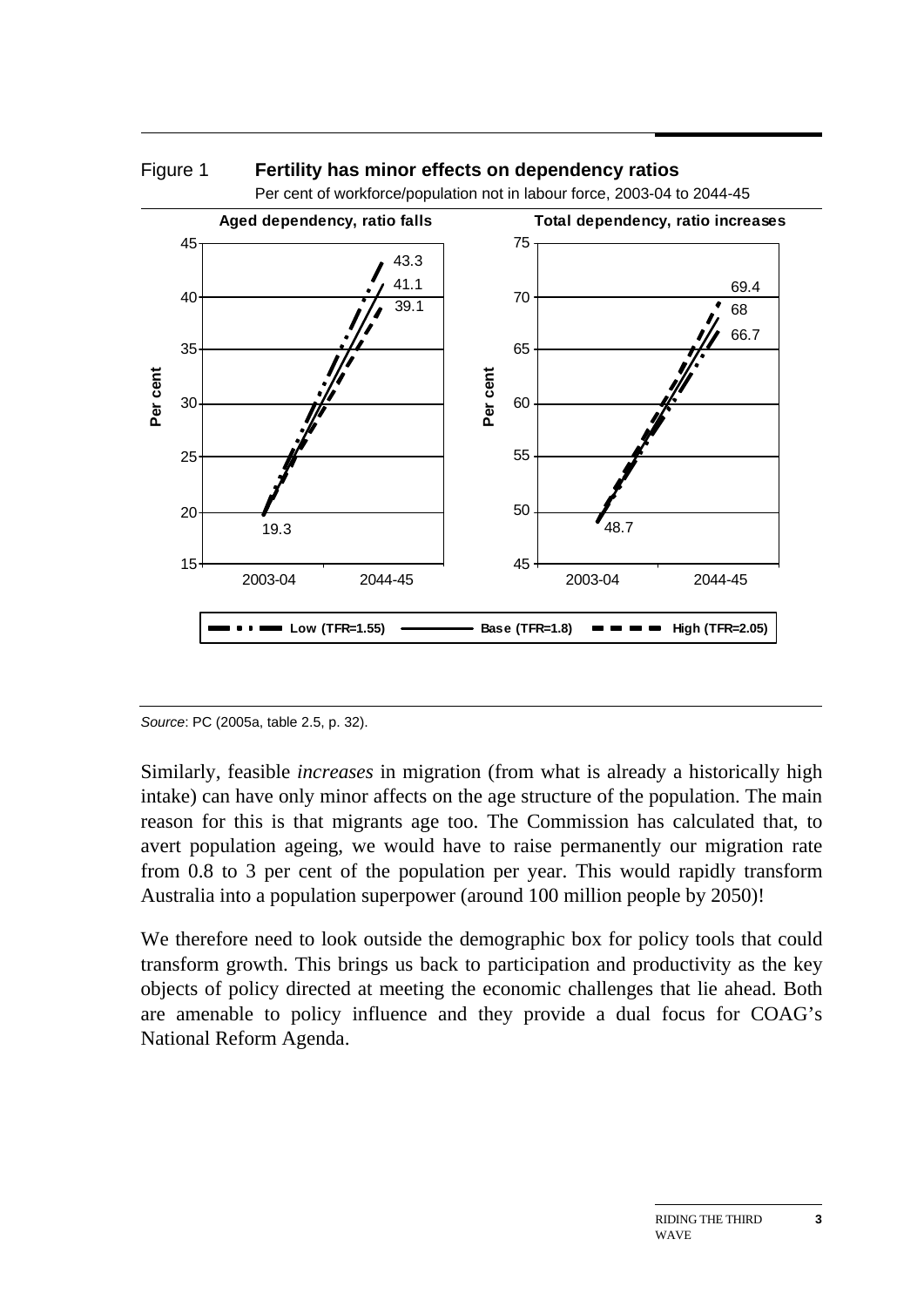# **Labour force participation: keeping it up**

If demography is indeed destiny, then it would seem that policy needs to target participation directly. This has been a key focus in COAG's National Reform Agenda as well as for policy at the Commonwealth level in the past few years.

However, increasing the participation of Australians in the labour force is not an end in itself. For example, the participation of older people is highest in the world's poorest countries, where many people do literally work 'til they drop'.

Policies directed at raising participation are only worth having when they yield benefits to society that exceed the costs. Determining this is not always straightforward. For one thing, people value leisure. Further, many are involved in caring for family members or in volunteering. Though they are recorded as 'economically inactive', by some estimates they generate economic value equivalent to 12 per cent of GDP. By the same token, the benefits to society of having people in paid work are generally greater than the direct value of their output. High workforce participation is associated with reduced crime and social problems (greater 'social inclusion'), as well as lesser burdens on welfare budgets.

Thus policy directed at raising participation needs to focus on the reasons why it may be lower than it should be, taking into account peoples' innate preferences and potential societal spillovers.

## *Scope to do better*

The fact is that Australia's overall participation rate is higher today than ever. This has been due to the increased participation of women; male participation has fallen significantly over time. A key influence on the increasing number of women entering the workforce has been 'the pill' and the associated drop in fertility rates, as well as growth in service sector jobs and progressively more flexible work arrangements. The dominant reason for men exiting the work force has been a loss of low-skilled jobs and easier access to the Disability Support Pension as a more generous longer-term alternative to unemployment benefits.

While Australia's aggregate participation rate is above the OECD average, it is relatively low for some key age groups: particularly men and women aged 55 to 64 years, and women in the 25 to 44 ('child bearing') age bracket (figure 2). A significant gap in participation rates, relative to countries we regard as broadly comparable to our own, is indicative of scope to do better. As noted, whether that scope is real or not depends on the causes, and the costs and benefits of specific policy initiatives to address them.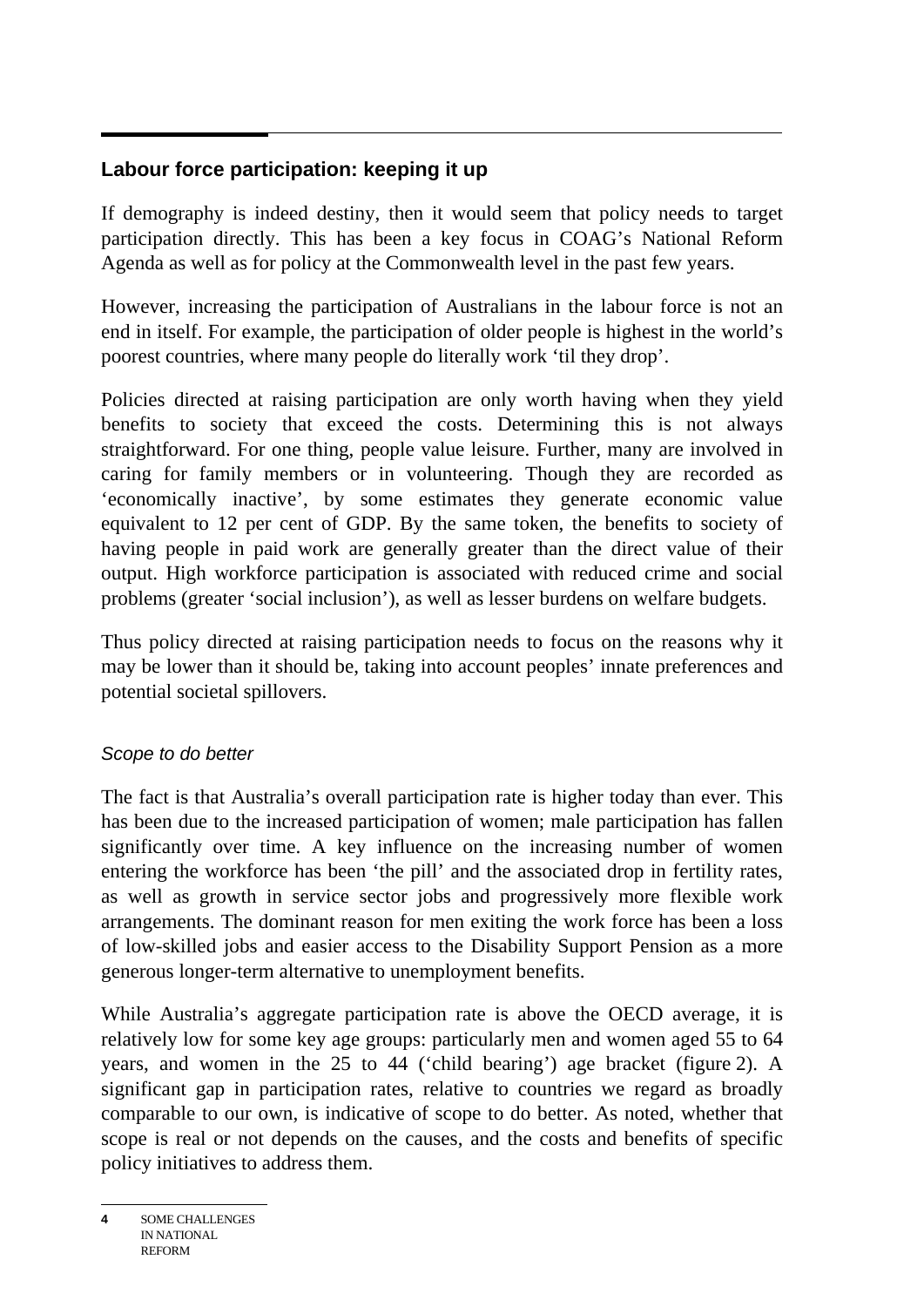

*Source*: Derived from Abhayaratna and Lattimore (2006).

There are five broad areas for potential policy attention. Two of these — education and training, and health policy — relate not only to personal development and wellbeing, but also to the inherent contribution of people to the workforce. A third relates to the incentives they face to seek employment and perform well in a job. A fourth is the capacity of workplaces to employ people in ways that fit with their abilities and the needs of the firm. And a final one is support systems for helping people into work, where such assistance is needed.

Most of these are encompassed by the NRA. The Commission's analysis of the options suggests that work incentives — particularly those related to the interaction between the tax and welfare systems, and retirement income provisions — are likely to be the most influential. The effects of a number of reforms in these areas at the Commonwealth level would appear to have contributed to a substantial increase over the past few years, against the trend, in the participation of those aged 55–64. The Commission's recently announced inquiry into paid maternity leave provides an opportunity to address this potential influence on female participation for the other key age group.

# **What is happening to productivity?**

For a given degree of labour utilization, it is productivity growth that largely determines the rate of growth in a society's living standards over the long term.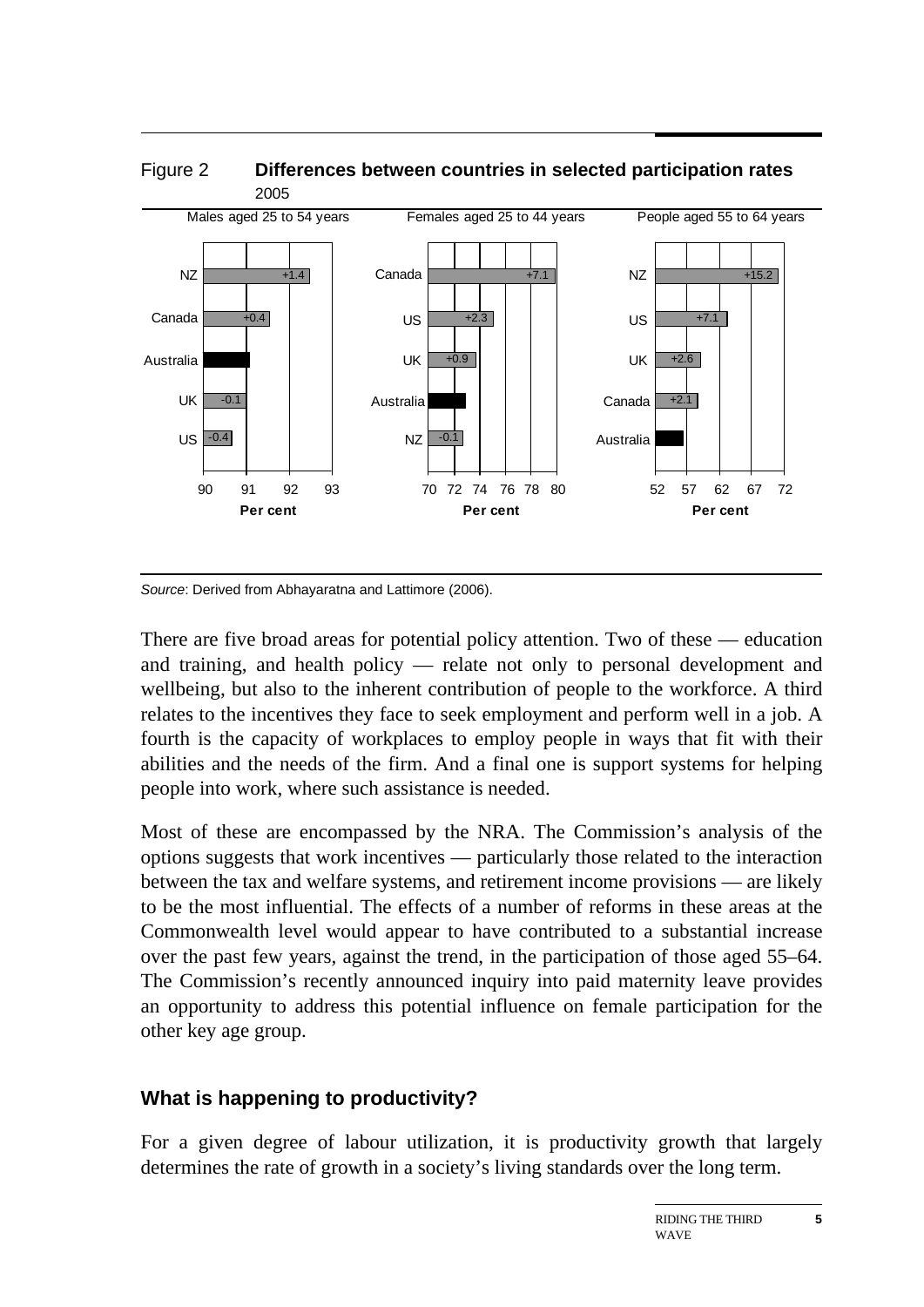$\overline{a}$ From lagging internationally for decades, Australia's productivity grew at unprecedented rates through the 1990s, outstripping even the much-vaunted performance of the United States. This was a direct consequence of the first two waves of microeconomic reform. Consequent productivity gains involved a combination of 'cost-cutting' and a step up in innovation, especially in services industries.

While disputed by some at the time, there is nothing really surprising about reforms that remove barriers to the performance of individual firms leading to better aggregate performance. However, the subsequent productivity experience in the 2000s has been more mediocre and particularly weak in the last couple of years, raising questions about whether the effects of past reforms were a flash in the pan, and adding to concerns about Australia's future growth prospects.

Productivity moves around a lot from year to year and trends are tricky to analyse. The 'Australian way', established by the Australian Bureau of Statistics (ABS), is to look at complete 'cycles' from one labour productivity peak to another. This reveals that, after its 'surge' from 1993-94 to 1998-99, labour productivity growth dropped to just below the long-term average in the next cycle (to 2003-04), and has been well below average so far in the current (incomplete) cycle — with multifactor productivity (MFP) actually recording *negative* growth (figure 3).



#### Figure 3 **Productivity surged in the 1990s, but subsided in the 2000s**  Annual labour productivity growth

**a** This cycle is incomplete

*Source*: ABS, *Australia's System of National Accounts*, Cat. no. 5204.0.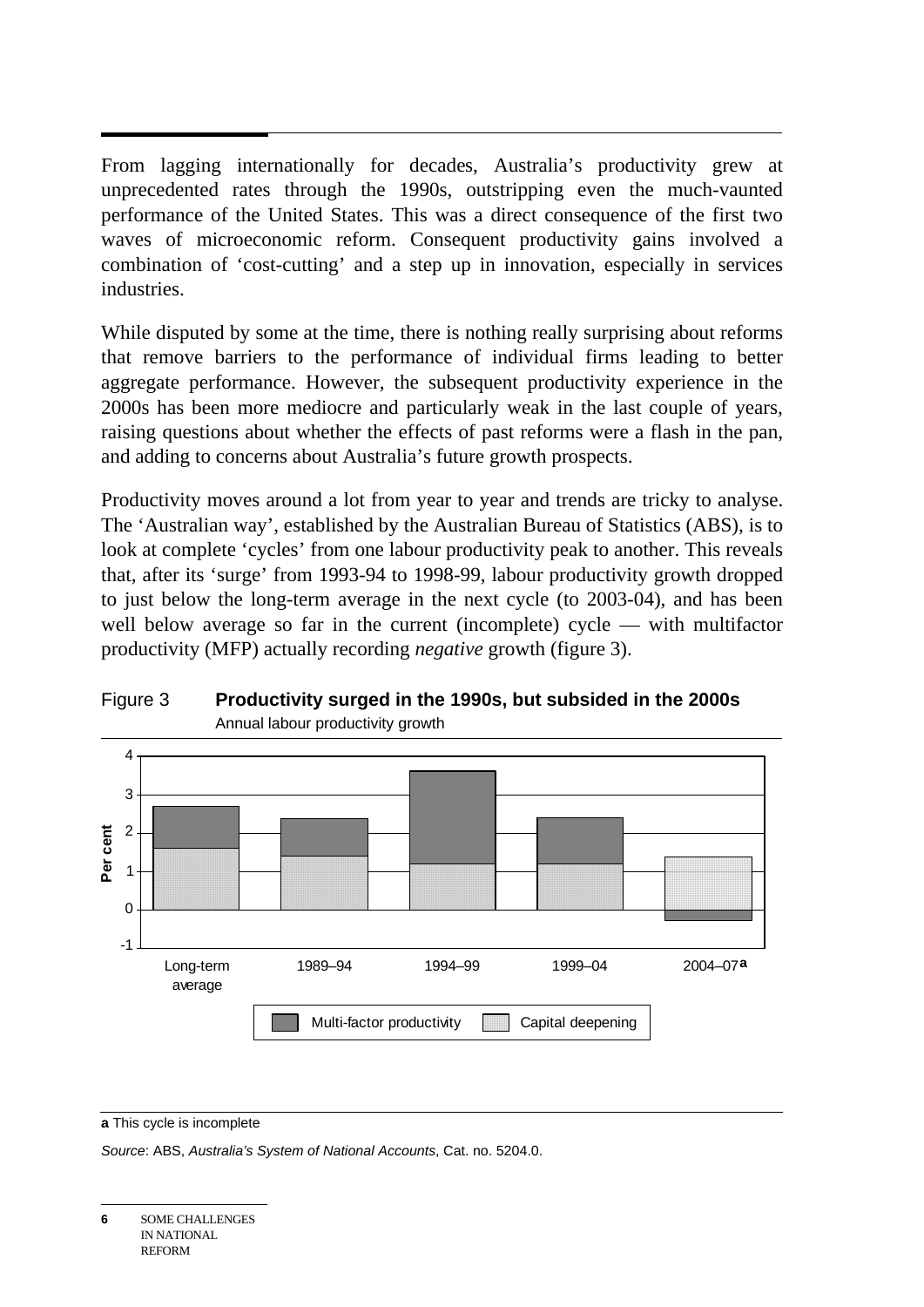$\overline{a}$ The explanations for this slowing can be found in part in some market 'aberrations' since the 1990s. Drought is one, although 'short' droughts perhaps need to be distinguished from 'long' ones. Agricultural productivity has grown surprisingly strongly over most of the current decade, despite prolonged adverse weather conditions in parts of the country, because farmers have adjusted by disengaging workers. But a particularly bad season means less productivity in that year, simply because output is less. For example, severe drought in 2006-07 saw agricultural output fall by more than one-fifth, subtracting around 1.25 percentage points from aggregate MFP growth in that year.

A second special influence has been a pronounced recent decline in mining productivity as the sector has sought to respond to an (unanticipated) export boom. With little excess capacity, production could only be raised in the short run by costly (labour-intensive) means, and with a considerable lag following the capital investments that have been underway in recent years. Furthermore, the boom in commodity prices has made profitable the extraction of minerals that are more difficult and costly to produce. The resulting productivity decline has been further exacerbated by the depletion of oil and gas reserves in Bass Strait and the Bonaparte Gulf over the same period.

Excluding these two sectors, MFP performed better (figure 4). Even so, productivity has still grown more slowly in recent years.



#### Figure 4 **Agriculture and mining have lowered productivity**  Multifactor productivity, 1999-2000 = 100

*Source*: Productivity Commission estimates.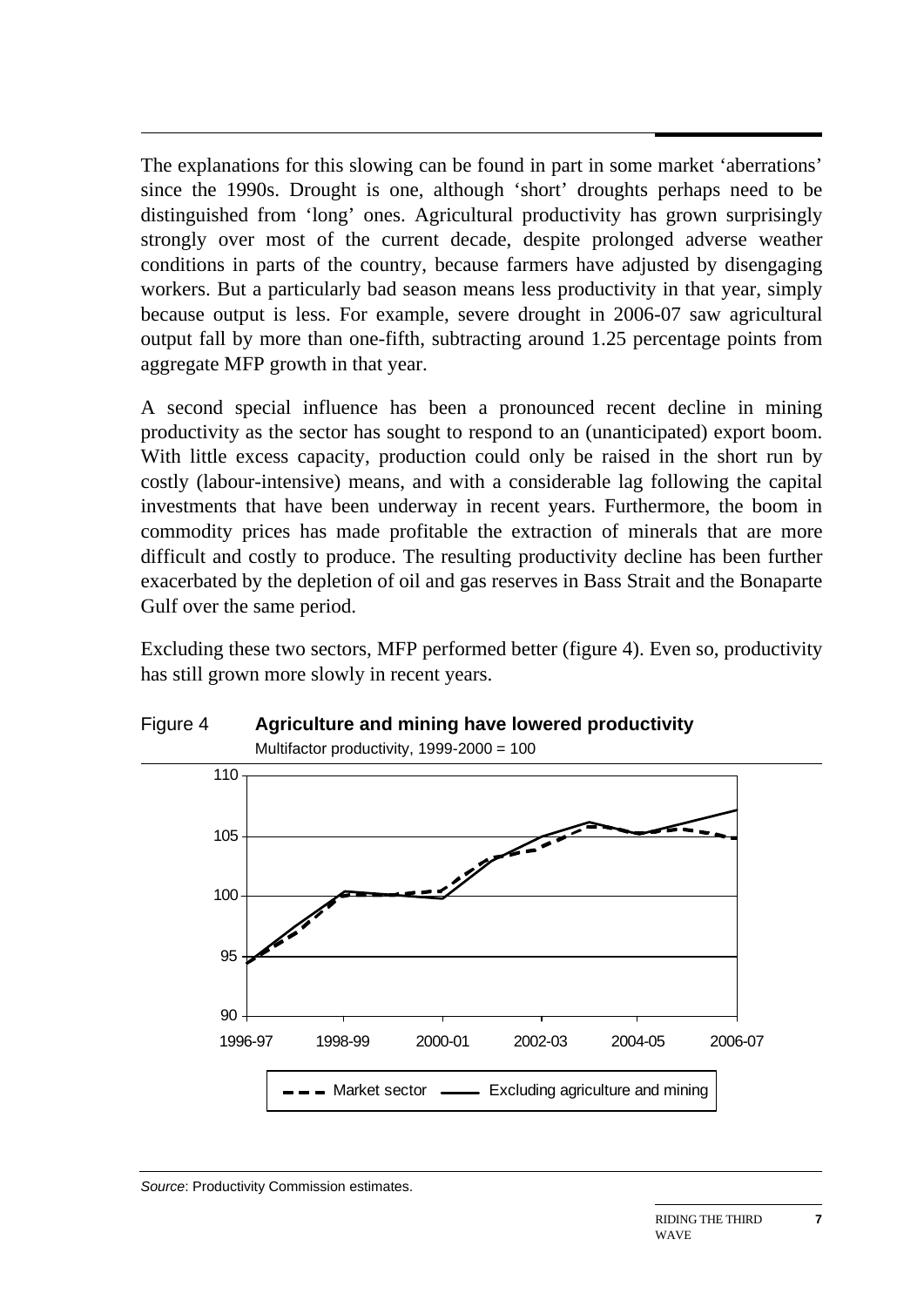$\overline{a}$ One explanation is that enterprises appear to have found more room to increase prices amid buoyant (domestic) demand for their products. Compared to the 1990s, more effort also seems to be going into expanding production through investment and new hiring, rather than cost cutting. This strong employment growth and investment, together with the rise in Australia's terms of trade, have generated significantly greater prosperity in recent years despite the relatively weak productivity performance (figure 5). Indeed domestic income has grown as rapidly as it did during the productivity surge of the 1990s. But the same factors that have generated the recent prosperity, at least in the case of mining, have contributed to lower productivity performance.

All this considered, the prospects for a recovery in productivity in the near future seem favourable. Agriculture should bounce back, and mining productivity should also recover as investments come fully on stream and prices stabilise.

Whether productivity can (re)attain growth rates *above* the historical average is less clear. This ultimately comes down to the dynamics of firms — the entry of new players, the exit of poor performers and innovation among all incumbents (not just the technology leaders). Past policy reforms could be expected to have an enduring positive influence. But it would be mistaken to believe that nothing more should be done by governments to facilitate better firm performance and assist the process of 'creative destruction'.



#### Figure 5 **Output growth has held up**

*Source*: Productivity Commission estimates.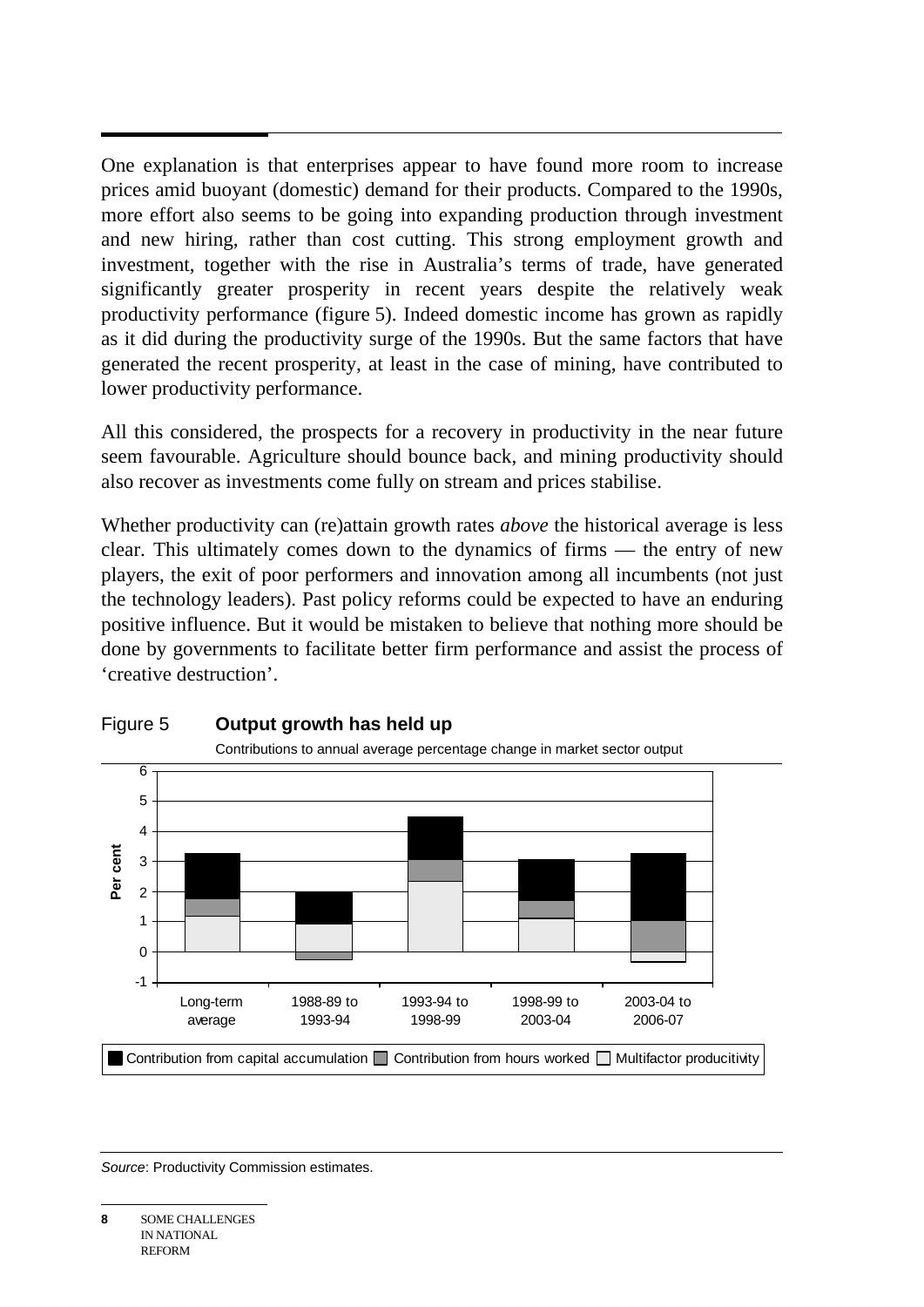

Figure 6 **Income growth was even stronger (terms of trade)** 

*Source*: Productivity Commission estimates.

In broad terms, there are four areas where government policies can be influential:

- the market incentives and disciplines on enterprises
- the performance of government-supplied infrastructure and administrative services
- the scope for enterprises to be responsive to market pressures and opportunities
- the capability of human resources.

As noted, the liberalisation of Australia's import barriers and then the NCP reforms were directed at the first two. Industrial relations reforms since the late 1980s have been the main contributor to the third. The current NRA remains relevant to the first two as well as having a particular focus on the fourth.

#### **Large** *potential* **gains from the NRA**

There are three reform streams within the NRA: a *competition* stream, directed at enhancing the operations and efficiency of infrastructure markets; a *regulatory* reform stream, focussed on reducing 'red tape' burdens on business; and a *human capital* stream, which is aimed at enhancing workforce participation and productivity, through policies that improve health and education outcomes and reduce disincentives for work.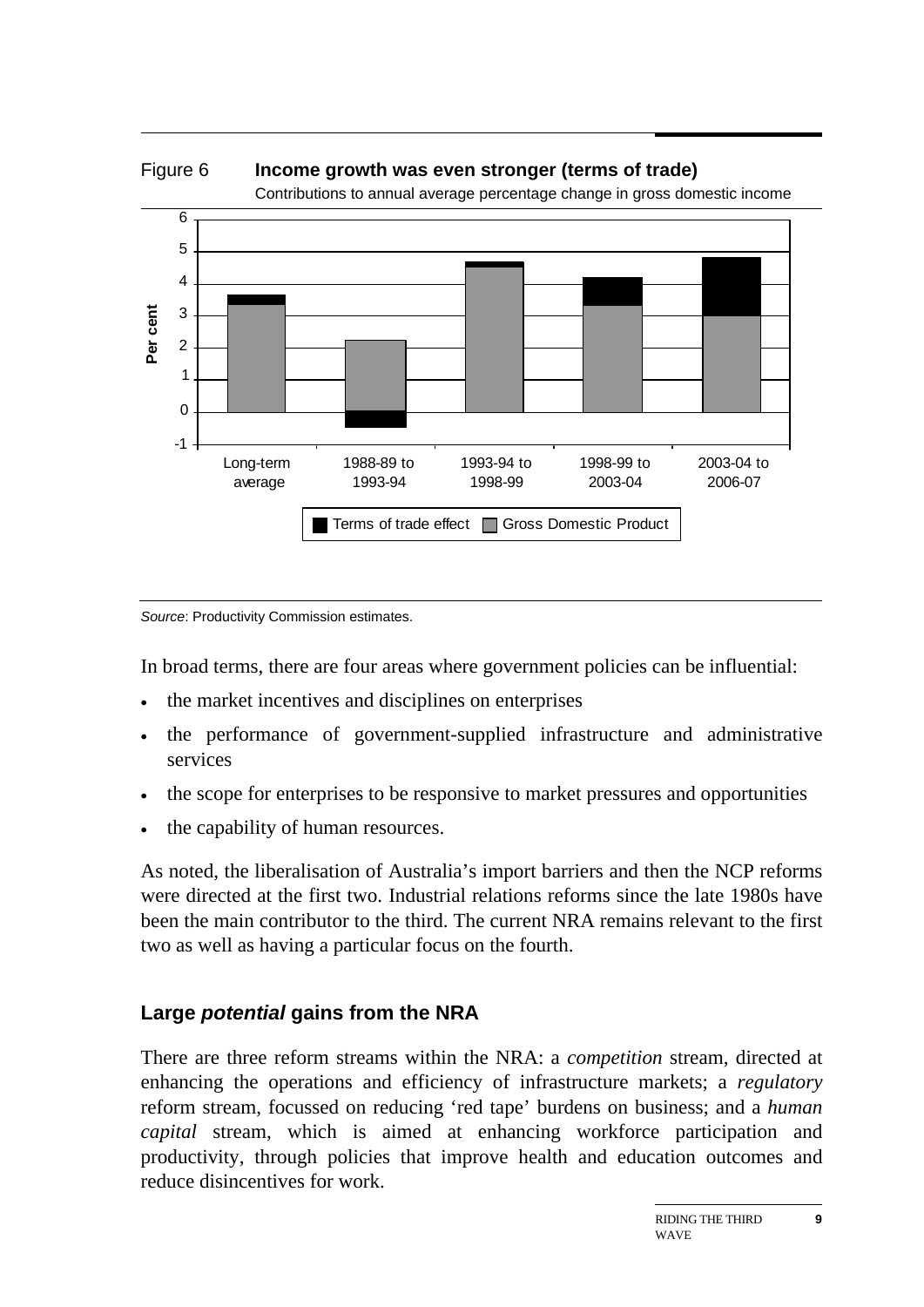$\overline{a}$ The Commission's modelling and other analysis in its recent report for COAG suggest that the benefits from reforms in the areas identified are potentially large, and at least as great as those from the NCP (table 1).

The more conventionally modelled competition and regulation reform streams were projected potentially to bring price and productivity improvements that could see national output increase by up to around 2 per cent of GDP (\$17 billion) over a decade.

- The smallest potential gains were projected for the competition stream, given that much of this is concerned with completing unfinished business from the NCP itself. Consistent with this, the most prospective reform area within that stream was found to be road transport infrastructure, where relatively little reform has occurred.
- Given the pervasiveness of regulation throughout the economy, reducing red tape burdens was projected to yield GDP gains three times greater than those on offer from the competition stream, on the (reasonable) assumption that onequarter of estimated compliance burdens are likely to be unnecessary to meet the policy objectives of regulation.

|                             | \$b | Per cent of GDP |
|-----------------------------|-----|-----------------|
| Competition stream          | 4   | 0.5             |
| Red tape reduction          | 13  | 1.33            |
| Health service productivity | 4   | 0.5             |
|                             |     |                 |
| Workforce participation     | 60  | 6               |
| Workforce productivity      | 25  |                 |

#### Table 1 **Potential 'outer envelope' GDP gains from the NRA**

*Source*: PC (2006a).

The largest headline numbers, however, related to the potential economy-wide impacts of reforms directed at enhancing human capital. Putting aside the potential gains from increased cost-effectiveness of the health system (which are nevertheless substantial, equating to those from the competition stream), the Commission found that there was potential to increase labour force participation by up to five percentage points over the next 25 years — potentially offsetting the projected impacts of population ageing — while workforce productivity could be raised by up to two per cent.

The impacts of participation and productivity on GDP (6 and 3 per cent, respectively) appear to dominate those from the other reform streams. However, as the Commission emphasized in its report, the human capital numbers are not comparable with those from the other reform streams. Apart from the longer time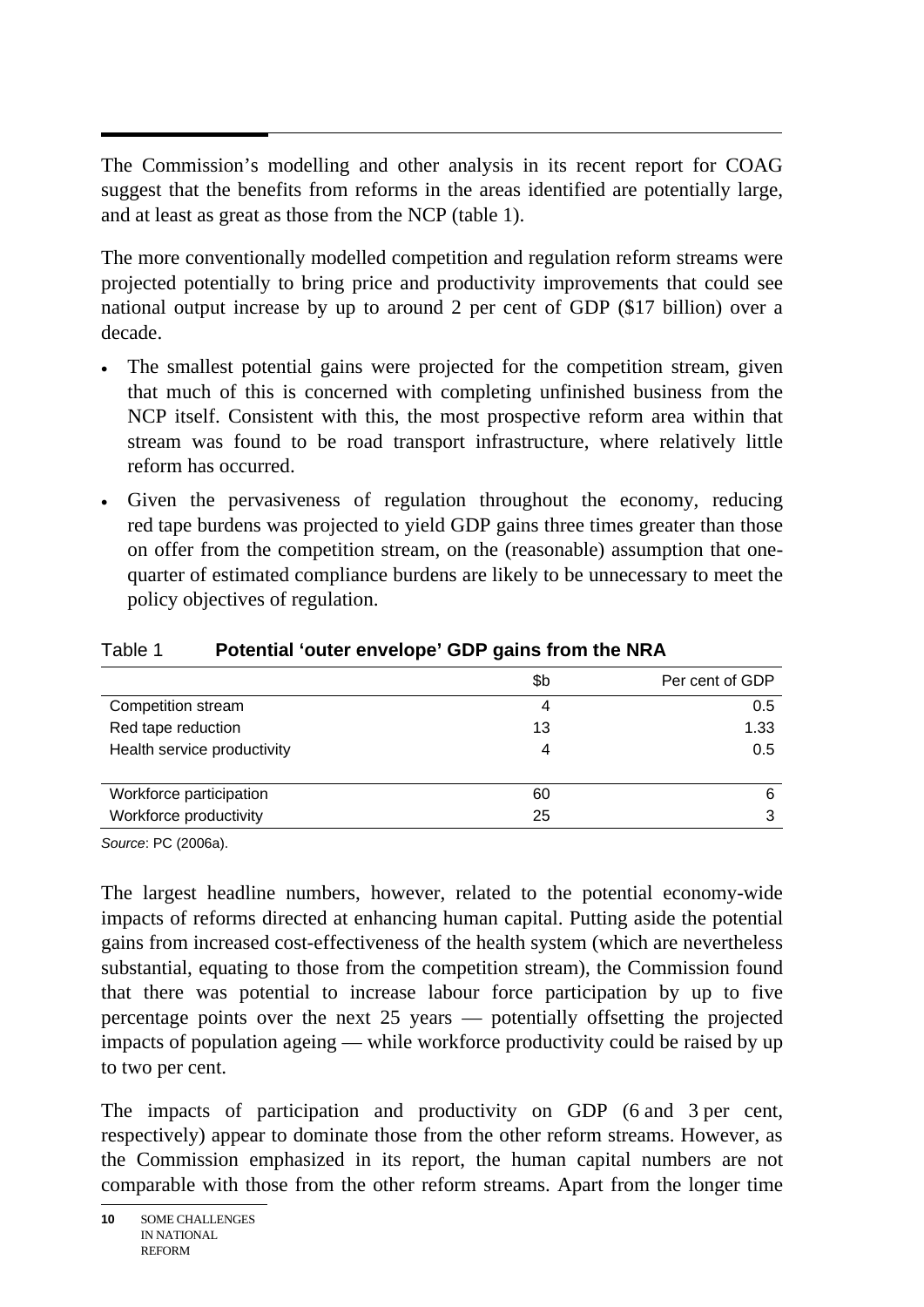$\overline{a}$ frames involved, they exclude the (potentially large) program costs that may be called for, and they are far more speculative and exploratory in the methodologies used. Indeed, the Commission found that, in contrast to the more conventional competition-related reform areas, policies directed at enhancing the capabilities and work incentives of Australians often lack a strong conceptual or evidence base. While the potential for substantial benefits from reform is there, the extent to which these can be realised will depend on having a mix of specific measures that can be shown to yield benefits exceeding their costs.

The policy challenges are becoming more apparent now as COAG focuses on specific policy areas, with seven working groups having explicit work agendas and timeframes. In what follows, I focus on some key issues in each area.

# **Health and aged care**

Health and aged care are arguably the most challenging areas for national reform. While our health system does not perform at all badly by international standards (as anyone who saw Mike Moore's film 'Sicko' might agree), it is experiencing growing problems. Not least among these are rising costs, falling accessibility, and workforce shortages. The cost pressures and capacity constraints will soon be compounded by population ageing, with total health spending projected to rise from 10 to around 18 per cent of GDP over the next four decades.

In its 2005 review of the NCP and emerging reform priorities, the Commission argued that there was an urgent need for nationally coordinated reform. The agenda the Commission identified included financing issues (including the roles and responsibilities of the states, territories and the Commonwealth); coordination of care (including informal care and aged care); the interface between the public and private sectors; the balance between prevention and treatment; and information management.

While the Commission's recommendation for a major independent public review of the health system as a whole was not taken up, a number of the issues were subsequently included in COAG's National Reform Agenda. Further, the December 2007 COAG meeting assigned its working group on health and ageing the task of developing implementation plans and formal work plans in some key areas. Importantly, a National Health and Hospitals Review Commission was created by the Commonwealth, with a mandate to 'report on a long-term health reform plan'.

The new Commission has much to cover during its 18 month term. Many of the issues on which it must report have been debated hotly (including among its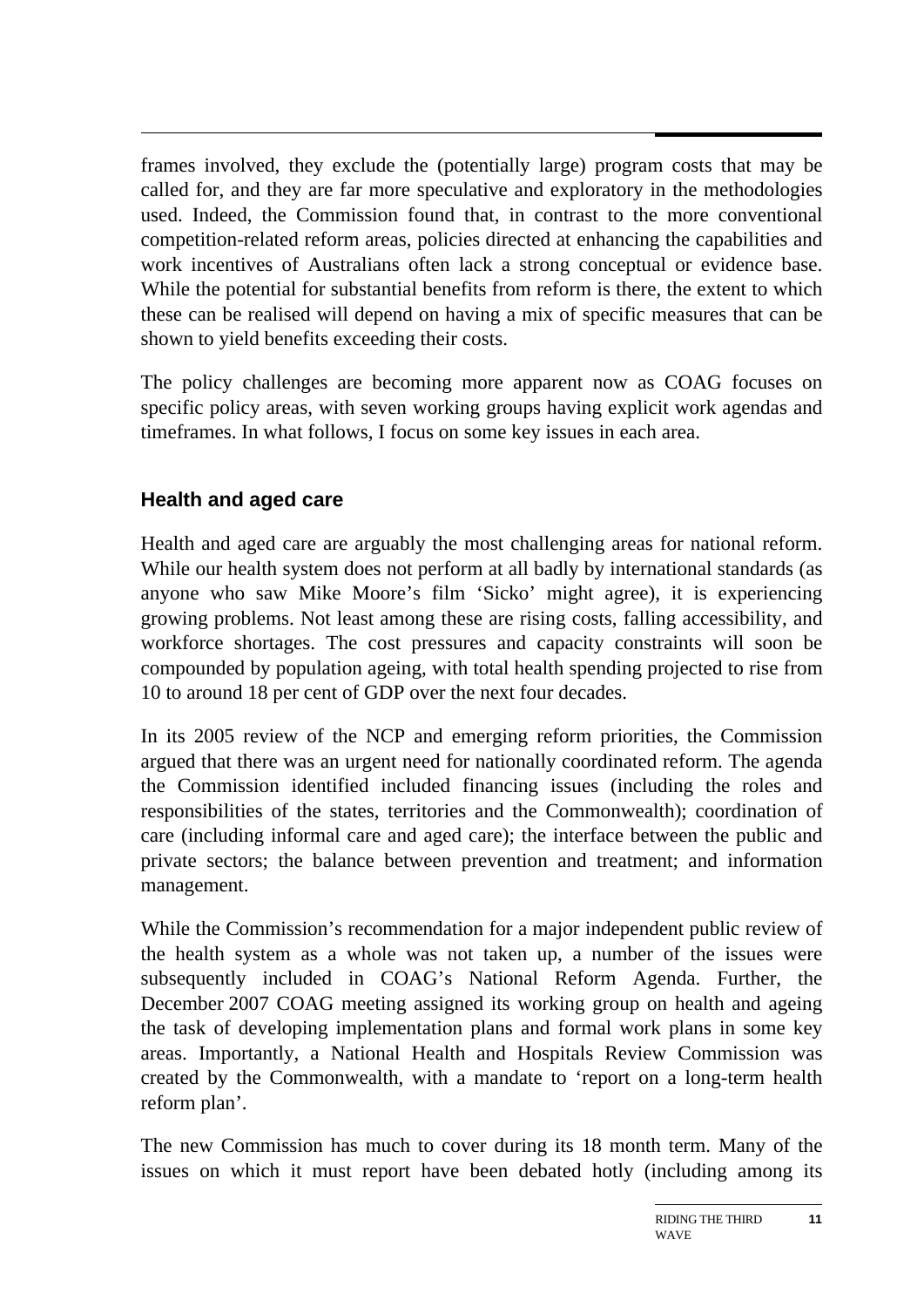$\overline{a}$ Commissioners!). The processes it follows and the participation it engenders will be crucial to building a constituency for major reforms. In a number of areas it will need a better research base to inform judgements about which reforms will work best.

## *Prevention better than cure?*

The NRA and the current COAG work plan rightly place emphasis on health promotion and disease prevention activities. These focus on seven chronic diseases accounting for around 80 per cent of the total disease expenditure burden.

Chronic diseases are reducing the quality of life for an increasing number of Australians. And at the broader community level, they are also having an economic impact beyond the burgeoning cost of care. Chronic disease lowers the productivity of those in the workforce through higher absenteeism and reduced performance on the job. Overall, the Commission has estimated such productivity losses at 2 per cent of total hours worked. In addition, it was estimated that nearly 6 per cent of the working age population were not even in the workforce because of the debilitating impact of these conditions.

The challenge for policy-makers is to determine how, and by how much, these personal impacts and productivity losses could be reduced or avoided by better health policies. The Commission's early analysis indicates that we should not underestimate the difficulties of producing benefits that materially exceed the costs of intervention.

For example, COAG's nominated priority, type 2 diabetes, is closely linked to obesity, as are cardiovascular and other chronic diseases. Targeting the growing incidence of obesity therefore has obvious attractions. However, the causes of obesity are difficult to remedy, being intimately connected with modern lifestyles as well as genetic makeup and other individual circumstances. Studies repeatedly reveal the difficulty for many people of maintaining weight loss. Moreover, the costs of information campaigns and other strategies can be substantial. For example, the incremental cost of an intensive lifestyle program directed at type 2 diabetes was estimated at \$800 per participant, and a program targeted at high risk groups was expected to cost some \$1.3 billion over four years. *If* it works, that is probably a good investment, both individually and for Australians as a whole.

The critical need therefore is for a hard-headed analysis of the effectiveness of specific interventions, as well as a willingness to experiment with new approaches, including pilot testing.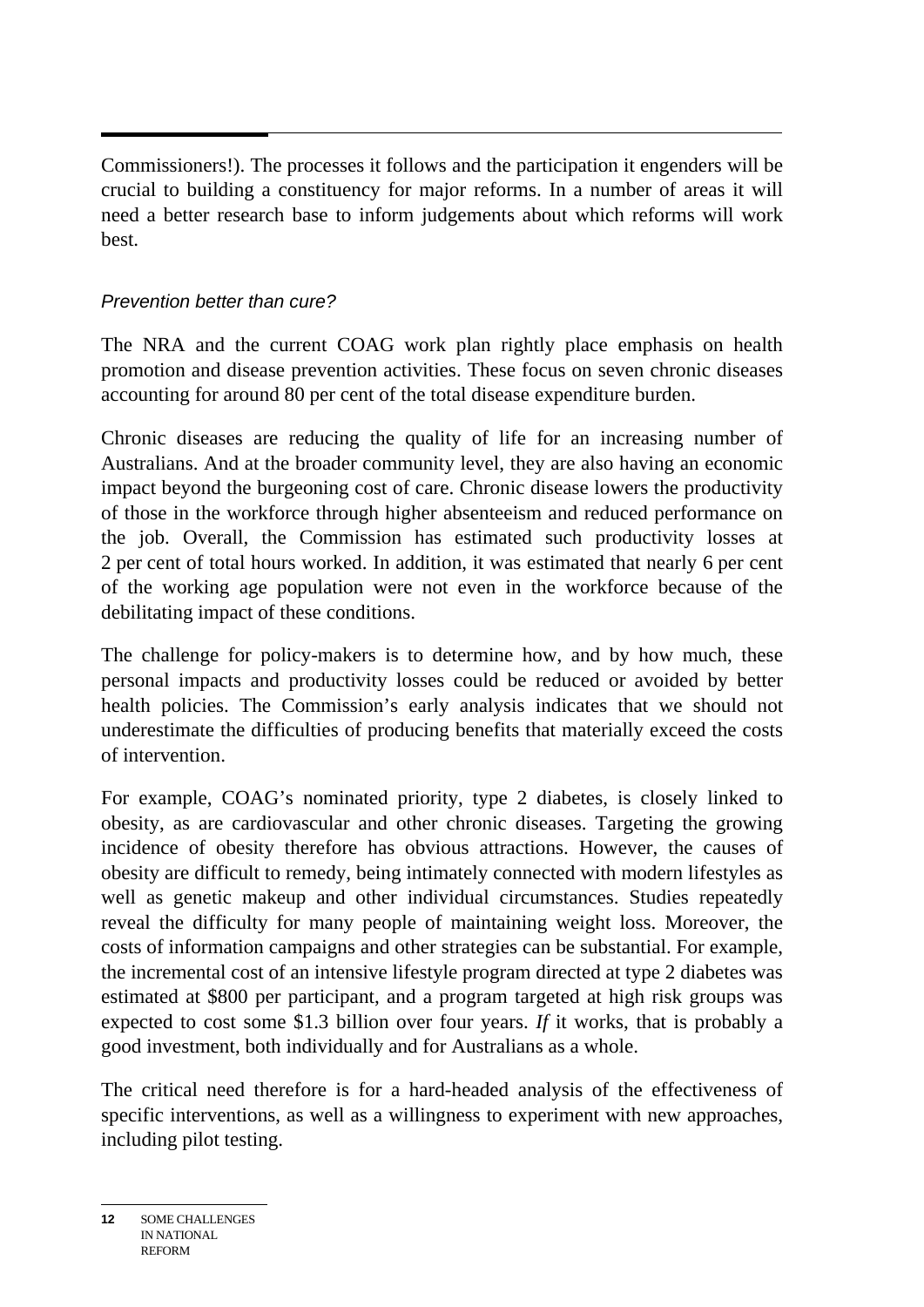## *Just do it?*

In contrast, there are some health issues where policy solutions seem clear, having benefitted from detailed reviews, but progress has been impeded by political pressures. Two which stand out are health workforce arrangements and aged care funding.

The first is bedevilled, among other problems, by a silo mentality and protection of professional territory ('a doctor is a doctor is a doctor' being the AMA's declared position). What is needed is a culture of teamwork and innovation in scopes of practice and models of care, and the institutional structures to support it. The Productivity Commission's review for COAG strongly argued for national accreditation and registration boards that span the professions. Despite resistance from the AMA and after some delay, it is pleasing to see that COAG is now pushing on with establishing these — an important step.

As currently structured, the aged care system is not well equipped to deal with an ageing society. The population of 'over 85s' is set to triple in the next few decades, and their circumstances and needs will be more diverse than in the past. Our agedcare system needs to be responsive to this, yet also sustainable. The key to this lies in the reform of funding and charging arrangements. In particular, there is a strong case for unbundling accommodation from care costs. Personal care also needs to be delivered on an entitlement basis, with targeted subsidies, rather than through provider-based funding. These issues have been well canvassed, and we urgently need to move on to the next step of exploring the best options for implementation.

# **Human capital development**

The second COAG working group is primarily focused on education and training or, in economists' jargon, the development of 'human capital'. The quality of Australia's human resources is clearly fundamental to our progress, both socially and economically. While past microeconomic reforms boosted productivity and competitiveness by reducing 'waste' and price distortions, our future performance will depend to a greater extent on innovation and service quality, which in turn depends on people's capabilities.

This has traditionally been a relative strength for Australia, but there is considerable scope for improvement. For example, in the core skill areas of literacy and numeracy, average schooling outcomes for Australia exceed OECD averages, but there is a relatively long tail of poor achievement, with one third of 15 year olds rated below international benchmarks.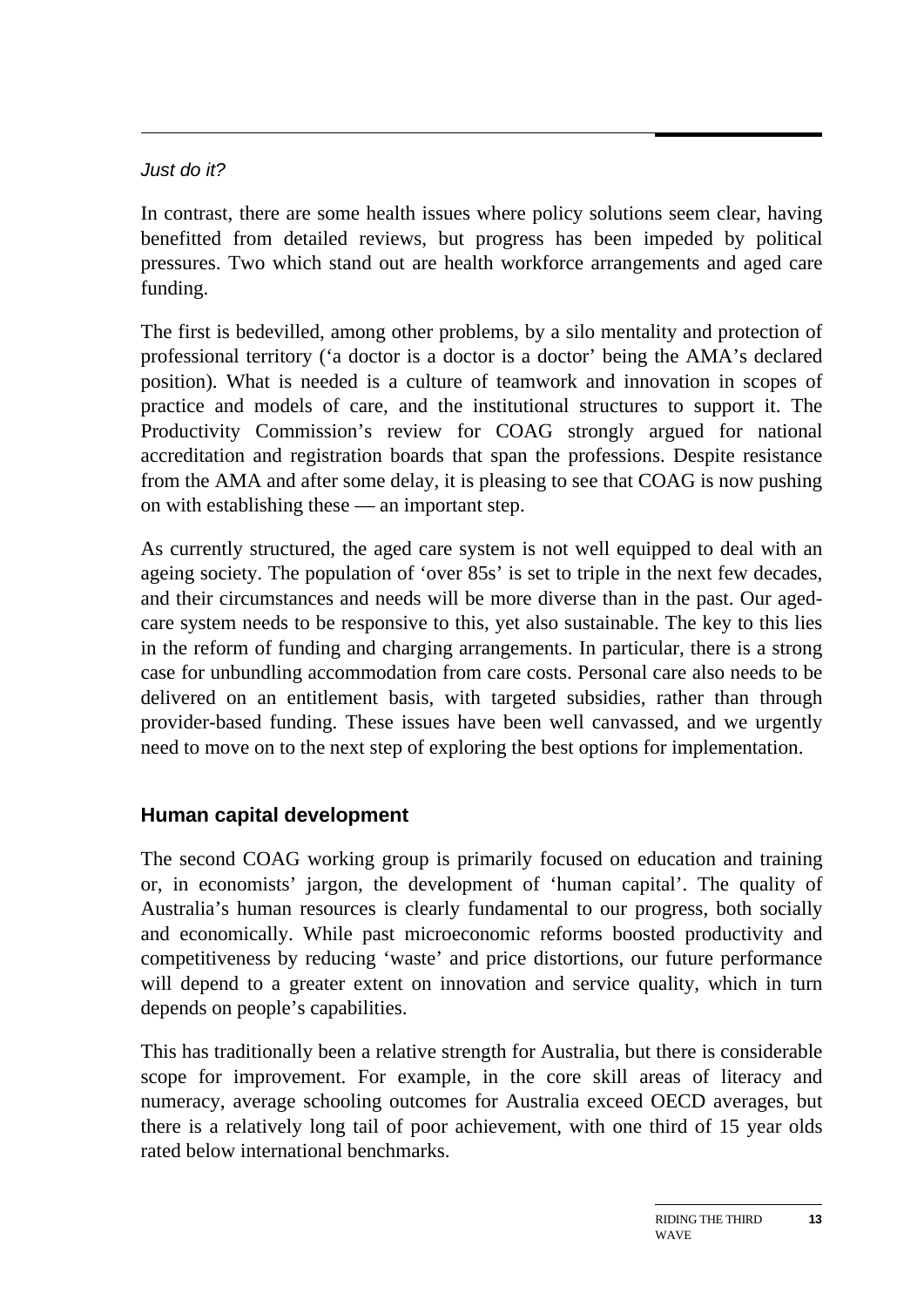$\overline{a}$ COAG's goals in this area primarily focus on young people, which is appropriate. There is abundant evidence that literacy and numeracy skills are influential in the extent to which children complete school and go on to higher study or well paid employment. However, apart from the lags involved in seeing benefits, assessing the likely participation and productivity impacts of education initiatives must confront a number of complexities. For example, the observed workforce participation rates of people who have higher educational attainment are not necessarily translatable to target groups with lower attainment, since individuals' inherent abilities and attitudes also play a role.

## *Teachers are instrumental*

Much policy effort and resourcing over the years has been directed at reducing class sizes. But the evidence suggests that this has not yielded significantly better outcomes. The key to better learning is quality teaching and teachers, but this has arguably been the most neglected area of education policy. The February 2006 NRA communiqué makes no reference to teachers and neither did the initial policy check-list for the Education Working Group (since remedied).

It is fair to say that contemporary society values teachers less than did any previous generation. Taking the economist's measure of value, female teachers' pay fell from 114 per cent to 103 per cent of non-teachers' pay between 1983 and 2003, and male teachers' pay fell from 108 percent to 91 percent of non-teachers' pay. Teachers are motivated by things other than money. For many, teaching is a vocation. But widening income disparities can be expected eventually to have an effect, both on the average quality of those entering the profession and on how their contribution is perceived by the public. The widening disparities also help to explain the flight of males from the profession and the shortage of qualified teachers of 'hard' subjects (maths, science and IT). These shortages have meant instruction is being given by people unqualified in these subjects, with likely adverse impacts on student competencies.

Recent evidence shows that, unlike other professions, there appears to be no relationship between the aptitude of teachers and their pay — which is exactly what you would expect in a system characterised by uniform salary schedules. These problems are compounded within government schools in some jurisdictions by restrictions on the ability of principals to appoint the best person for a particular vacancy. Schools must be the only part of the public sector where merit-based appointments are constrained, despite their particular importance in this field.

There are many other challenges to ensuring quality teaching. The need to upgrade existing teachers' qualifications is one. Constraining administrative 'creep', which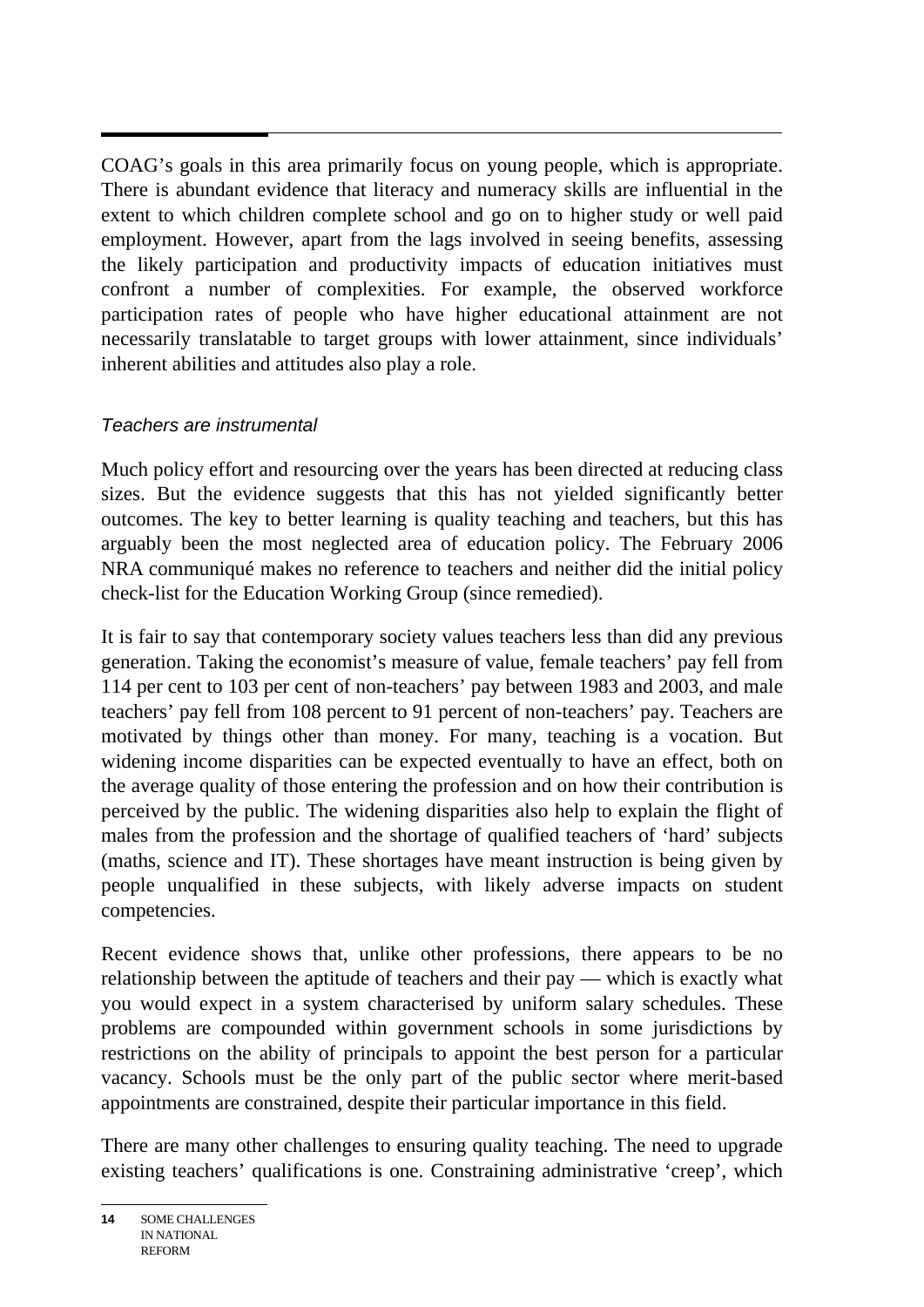steals the valuable time of teachers, is another. And it is important to find ways by which good teachers (and matching resources) can be directed to schools in disadvantaged areas.

Progress is being made in some of these areas in individual jurisdictions. COAG's new education working group is ideally placed to initiate an assessment of what approaches to Australia's education workforce would best meet future needs.

# **Climate change and water**

The working group on climate change and water is concerned with the two 'sustainability' issues that loom largest for the future wellbeing of Australians. While related, they pose quite different policy challenges for governments. In the case of climate change, the problem is global; Australia is a relatively small contributor, and our rate of contribution has generally reflected efficient use of abundant fossil fuels. In the case of water, the problem is domestic, and largely the result of our inefficient management of an increasingly scarce resource.

# *A cost-effective climate change policy*

The objectives of the COAG working group are to 'ensure an effective national response to climate change' based on a national Emissions Trading Scheme (ETS) and nationally-consistent complementary measures. The move to a national approach is of fundamental importance. The emergence, in its absence, of a multiplicity of measures was a growing source of cost in its own right. The focus on a regime based on a market price for carbon is also essential, to ensure that any emissions reduction target can be achieved at least cost. Indeed, the COAG objective would have been more appropriately expressed in terms of a '*cost*effective' response.

Following the Stern Review, a number of reports have downplayed the significance of the costs of reducing carbon emissions, including for Australia. These deserve closer scrutiny than they have been receiving.

The facts are that any abatement action by Australia (beyond 'no regrets' measures) will be more costly than that by most other developed economies. That simply reflects the reality that the structure of our economy has been shaped by the abundant availability of low-cost fossil fuels. And while it may be true, as emphasised by the Garnaut Review, that Australia could also be more adversely affected by global warming than other developed countries, our total contribution to global emissions is very small (around 1.4 per cent). That means that a negative cost–benefit outcome for Australia is assured unless the major emitting countries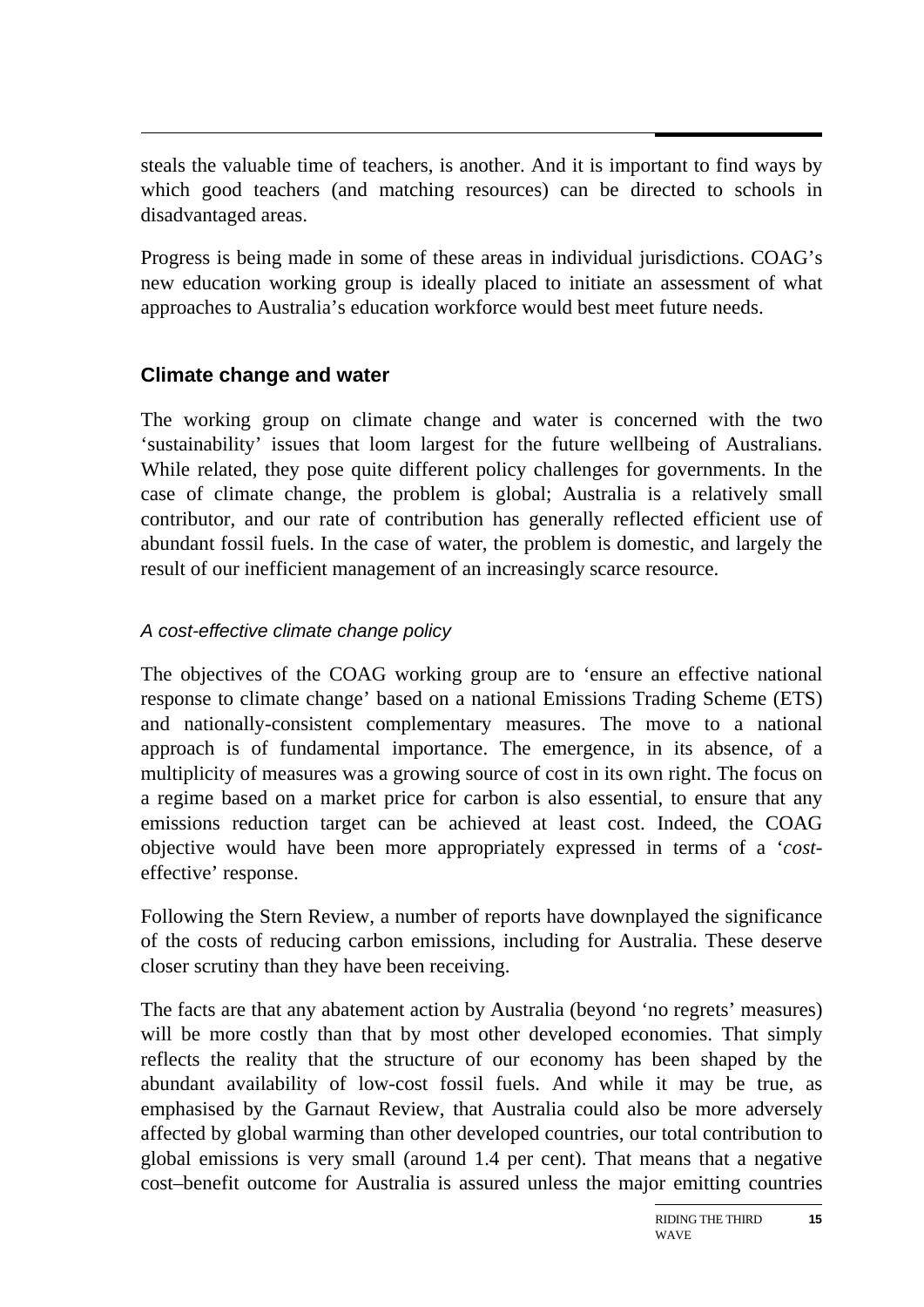ultimately take comparable actions. It underlines the need for our mitigation actions to be carefully designed and implemented to avoid incurring unnecessary costs.

This is the biggest regulatory challenge Australia has ever faced. Though unaccounted for in the modelling, there is the potential for poor regulatory design to generate costs at least as great as the economic impact of raising energy prices. While we can learn from the experiences of other countries (notably the mistakes of the European Union), many of the policy design issues are novel and the likely outcomes from different choices cannot be known entirely in advance. This puts a particularly high premium on good regulatory process. While Australia could be said to have an impressive track record overall in policy development, our performance has not been so good in the more practical art of regulation-making. One of the main deficiencies has been lack of understanding of the compliance burdens of regulation on business. These could loom very large here.

As the Commission observed in its submission to the Prime Ministerial Task Group on Emissions Trading, the regulatory challenges facing us are likely to be greater under an emissions trading regime than if we had chosen a carbon tax, at least as a transitional measure. Apart from the administrative complexities and costs of establishing new institutional arrangements, effective regulatory enforcement will pose major challenges. And, under any regime where carve outs (for exporters) or compensation are contemplated, dealing with lobbying and 'positioning' will demand exemplary governance arrangements.

# *What 'complementary' measures?*

The great advantage of a national ETS is that it should, in principle, enable the market to price allowable carbon emissions such that abatement occurs in least cost ways. However, to be successful in this, there will need to be some rationalisation of the many and varied schemes previously devised to reduce (net) emissions in the absence of such a price signal. Once an ETS is in place, many of these will make no *additional* contribution to abatement, but simply reshuffle the existing contribution and potentially raise its costs.

This task is on the Working Group's agenda. It is also part of the Garnaut Review's remit and the subject of a separate Commonwealth review.

A preliminary assessment by the Productivity Commission has identified a range of programs deserving particularly close scrutiny. One of the more significant is the Mandatory Renewable Energy Target (MRET). An MRET has been in place since 2000, with the Australian Government planning to increase the target nearly fivefold, so that 20 per cent of electricity would be drawn from renewable sources by 2020. In replacing multiple state-based regimes, it will lower the overall costs of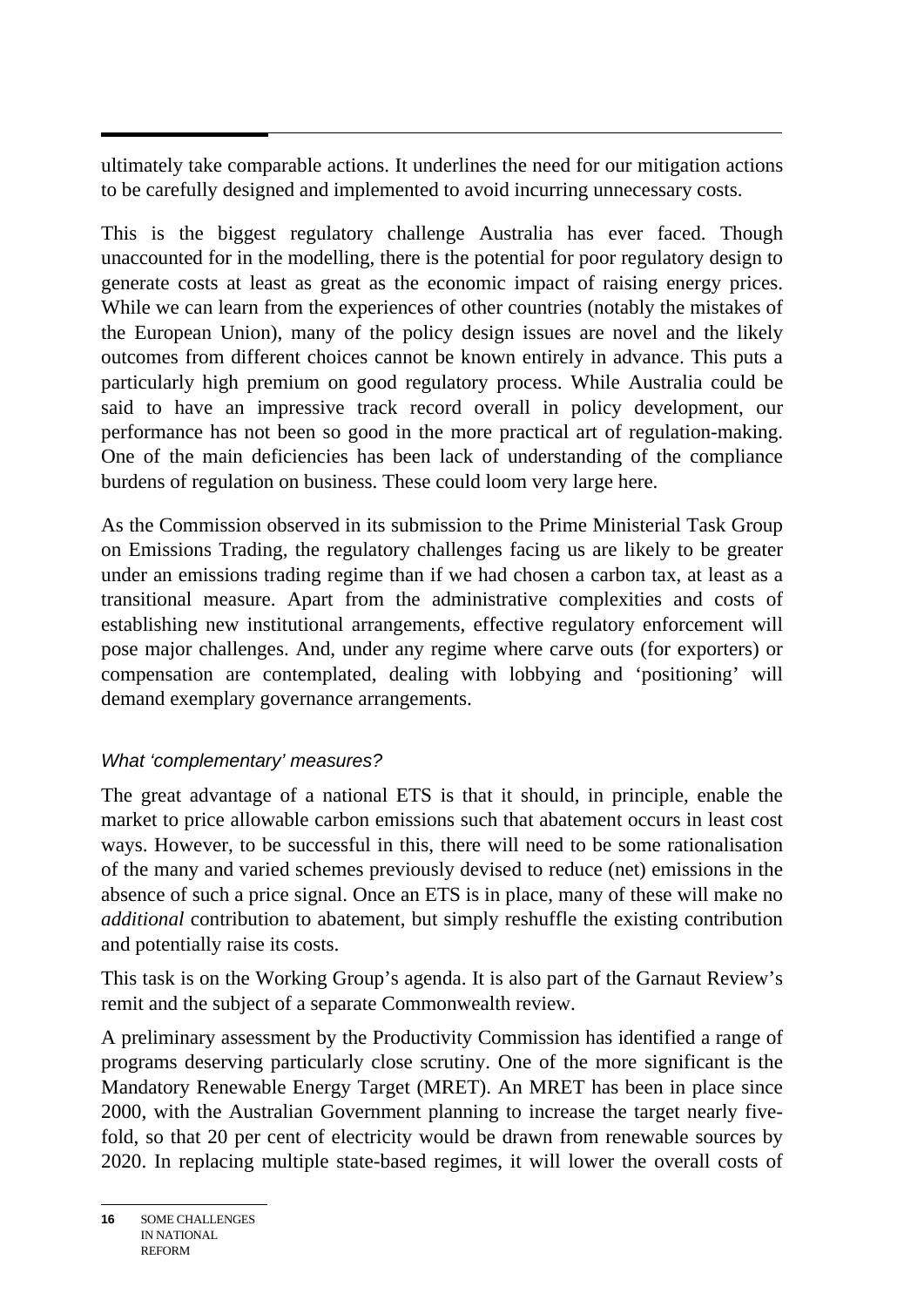such an approach to emissions reduction. However, whether even the national version would be 'complementary' to an ETS is doubtful. In fact, as the Garnaut interim report points out, it would effectively cut across an ETS and impede its ability to deliver least cost abatement through carbon pricing. While it would be unlikely to achieve extra abatement, it would constrain the choice of abatement options (which could potentially cost billions of dollars) and reduce the incentive to use other new low-emission technologies. The apparent special status accorded the MRET needs to be rethought.

A more promising area for complementary policies is in programs to support research and development (R&D). Arguably, given the scale of the technological transformation necessary to reduce Australia's emissions, price incentives may not be sufficient. Knowledge spillovers are likely to be particularly marked in this area and thus enterprises may require more support. There is a balance to be struck between technology-neutral support and support aimed at areas in which Australia has strategic interests, due to our energy resources and existing industries. There is also need for international cooperation, as advances made in one country can benefit all others, and the costs of the research effort should be spread.

### *Water, water everywhere?*

COAG's objective of 'sustainable water use across Australia' is best interpreted as achieving outcomes that maximise the net benefits to society from this country's water resources over generations. The benefits include better social and environmental outcomes, as well as economic benefits. In this sense, sustainable water use refers to a pattern and quantum of use that is most valued by society over time.

It is fair to say that we are very far from that ideal. Underpricing and over allocation have encouraged excessive demand and a system ill-equipped to deal with emerging scarcity.

The best solution to scarcity is a market. Prices revealed in well-functioning markets can provide a coordinating role to achieve an efficient allocation of water among competing uses. They can also provide signals to guide investment in water supply augmentation.

Reforms to create water markets began in rural areas, where water is an essential input to the dominant production activity and the opportunity cost of its underprovision or misallocation is more readily apparent. While there were some earlier state-based initiatives, the need for a scheme embracing the Southern Murray Darling Basin, and the jurisdictions that draw water from it, became obvious. The issue has rested with COAG since 1994. Progress has occurred, but slowly. The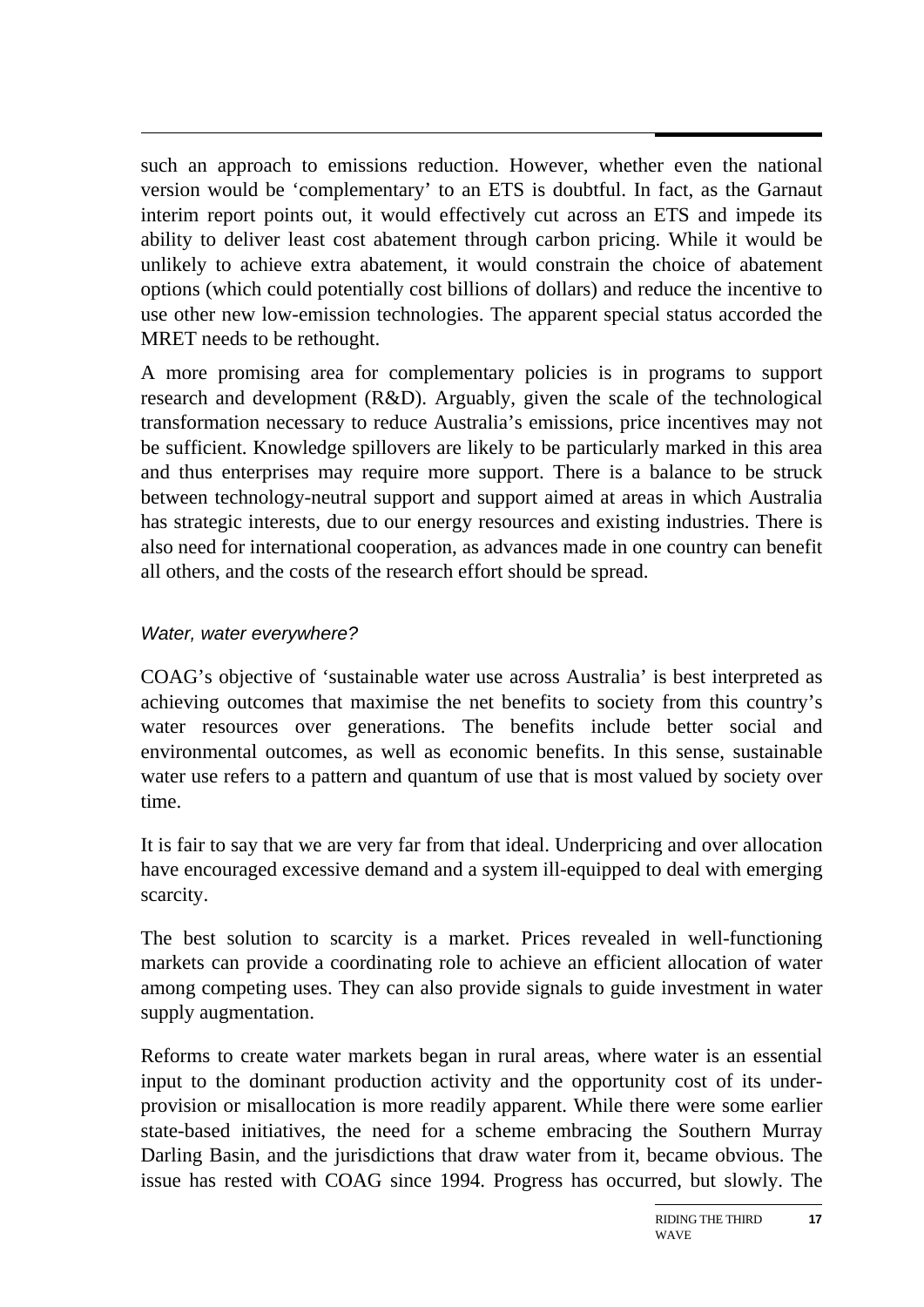$\overline{a}$ 'market' remains fragmented and distorted by constraints on trade, excessive transactions costs, and incomplete arrangements for environmental allocations. The move towards a single governance arrangement is fundamentally important to resolving these problems.

# *From country to city*

In contrast to developments in rural areas, it is no exaggeration to say that markets do not exist for water in our cities. However, scarcity issues are at least as significant there as they are in the country. Most capital cities and urban centres have for several years dealt with lower catchment rainfall by imposing severe restrictions on use. The hidden cost of these restrictions for many households outweighs the charges they actually pay for the water they use, and nationally could amount to billions of dollars a year.

Introducing market mechanisms for urban water therefore has the potential to generate substantial efficiency gains, both through enabling available water to reach the most valuable uses and through providing better signals to investors about the need to augment water storage capacity or develop other sources.

Equity or ethical issues are often seen as problems when the question of pricing water is raised, especially in relation to scarcity. However, current arrangements give rise to significant inequities of their own, with restrictions impacting more adversely on garden lovers and older people and least on wealthier households, who can afford to pay for alternatives such as bores, tanks or commercial water. In any case, price structures or rebates can deal with the need to ensure that all households can afford basic needs.

In moving to more efficient water markets, there are two sets of issues that require particular attention. One is the dominance among water utilities of old-style, vertically-integrated monopolies. As the experience in other utility sectors has shown, structural changes to enhance commercial pressures and promote competition, including through third-party access to networks, offer the prospect of significant efficiency gains.

A second untapped opportunity to get better outcomes, at least for some cities, is to breach the artificial divide that exists between urban and rural water systems. Some 60–70 per cent of Australia's water is consumed by agriculture; only 10 per cent by households. Even small diversions could make a significant difference to urban supplies.

Creating markets for urban water would not be straight-forward, politically or institutionally. The fact that no real precedents exist overseas is telling. It also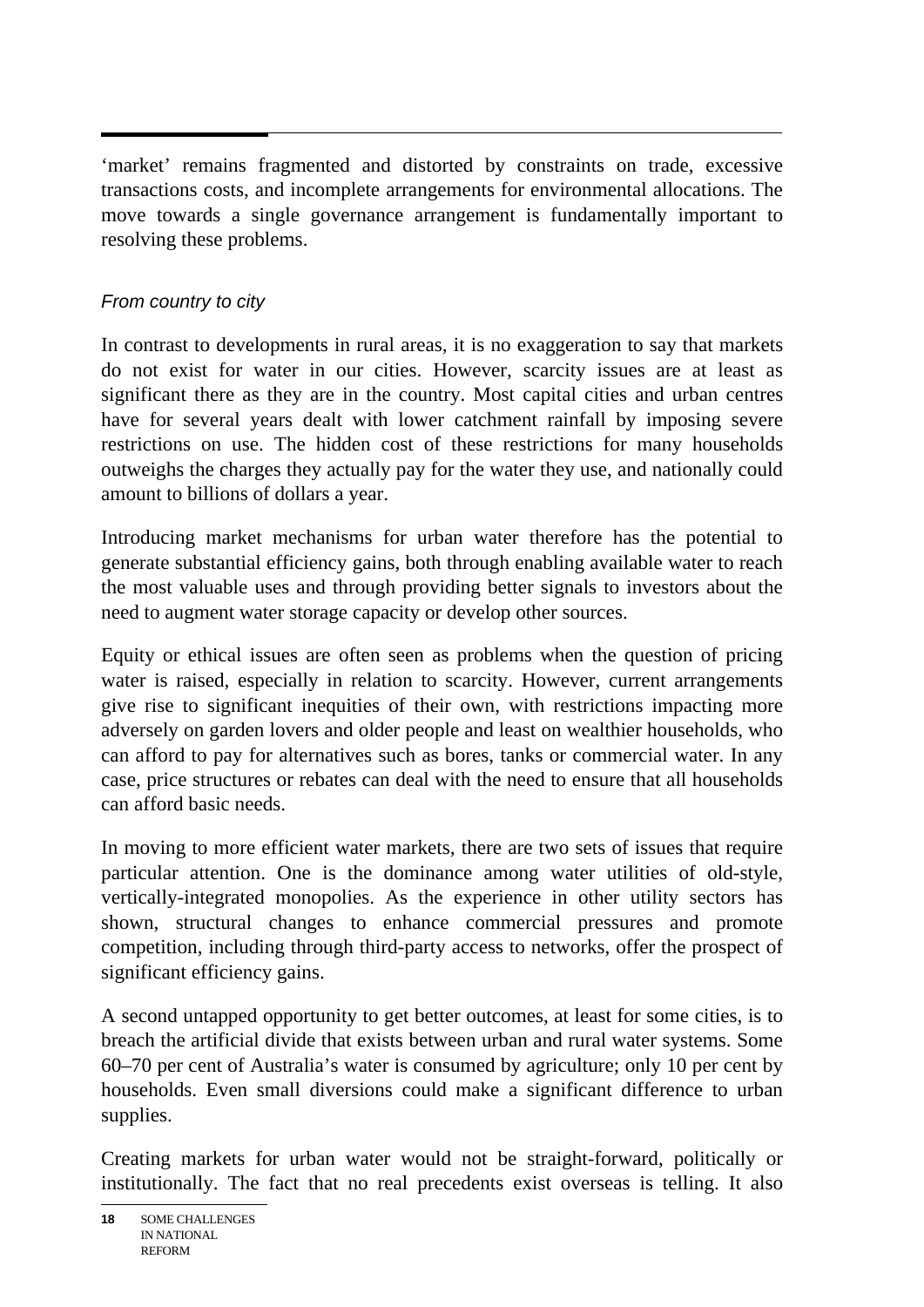means that there are no 'off the shelf' solutions. That said, the potential gains for Australia from urban water reform are substantial, and there is no reason why we should not lead the world in this area, as we have done in others. The inclusion of urban water on COAG's agenda is therefore a welcome development. Because some of the most promising options will be novel — and threatening to some building public awareness of what is at stake will clearly be very important, as it has been for other major reform initiatives in the past.

# **Efficient national infrastructure**

Efficient economic infrastructure is clearly fundamental to Australia's economic performance. Over the past two decades, the performance of much of our infrastructure has greatly improved. This was achieved mainly through reforms that introduced commercial disciplines and competitive incentives to a sector that had long been dominated by inefficient statutory monopolies.

The Productivity Commission's 2005 Review of NCP found that prices of infrastructure services had generally fallen significantly, reflecting efficiencies achieved in service delivery. (In some cases, however, formerly cross-subsidised prices had to rise.) The Commission estimated that the observed productivity gains during the reform period had boosted Australia's GDP by around 2.5 per cent.

However, the Commission also identified considerably more that needed to be done, including to achieve more competitive, nationally integrated markets in energy, transport and water (as well as, within the Commonwealth domain, telecommunications and broadcasting).

These have become subject to ongoing attention by COAG under the NRA. In addition, since the federal election, particular focus has been placed, via the relevant working groups, on the goal of improving the coordination and streamlining of infrastructure planning and investment processes, and undertaking a national audit of infrastructure. A new Infrastructure Australia Council has been created to assist in this.

## *Better evaluation of public investments is needed*

Assessing the adequacy of national infrastructure, particularly in a forward-looking context, is a very complex undertaking. The intention is to help guide prioritysetting for public infrastructure investments, but there would still be the need for detailed cost–benefit analysis of particular projects. Such analysis has typically not been done well in the past. Even where it has revealed that costs would exceed benefits, some projects have proceeded (the iconic example being the Alice Springs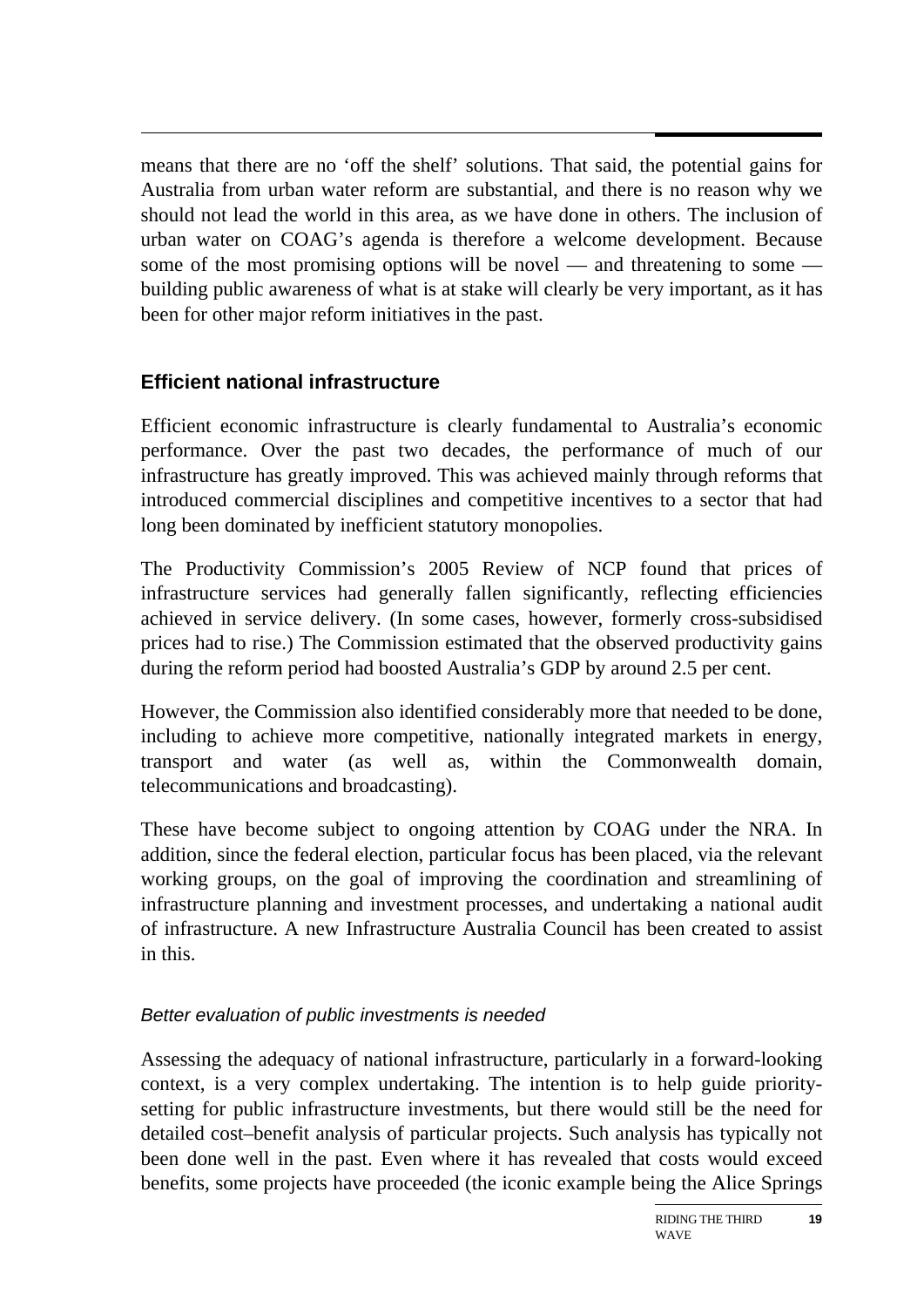to Darwin rail line). In its Road and Rail report, the Commission observed that a sound conceptual framework for investment decisions was contained in Auslink's processes. It just needed to be more widely adopted.

Periodic audits of the regulatory and, for public infrastructure, governance arrangements within which infrastructure investment and management decisions have been made could prove particularly useful. The Commission's annual review of the financial performance of government trading enterprises (a descendent of the so-called Red Books) has found that the aggregate return on their assets has slowly improved, but over half of GTEs still do not earn a commercial rate of return.

In an across-the-board review of GTE governance arrangements, the Commission detected many ongoing deficiencies, including a lack of clarity (and even transparency) in corporate objectives, a need for greater independence of boards, and generally greater accountability. When it comes to investment decision-making, problems include undue political influence, ill-defined or unfunded non-commercial obligations, constraints on pricing and restrictions on borrowing.

# *Private provision requires balanced regulation*

This underlines the importance of periodically testing the case for public ownership of infrastructure assets. Private ownership and control avoid many of the incentive and governance problems that bedevil public assets. While both can be subject to competition from product market rivals, only private ownership involves the additional discipline of competition from within the capital market. By the same token, private owners tend to be single-minded about making profits, and this has meant that in areas where market power or equity issues loom large, governments have regulated heavily to keep prices down.

Price regulation almost inevitably becomes rate-of-return regulation, which can undermine incentives for productive efficiency and innovation. In the end, the regulator effectively becomes the arbiter of new investment. Concern that regulatory truncation of 'above-normal' returns was diminishing incentives to invest in long-lived assets, was at the heart of a number of recent Commission reviews of competition regulation of infrastructure introduced under the NCP. While some changes have been made as a consequence, it has been raised again as a key contributor to the export bottleneck problems experienced over the past few years.

## *Reform of road freight infrastructure is a priority*

The Commission's analysis suggests that some of the largest gains from further reform are likely to come from achieving more efficient provision and charging for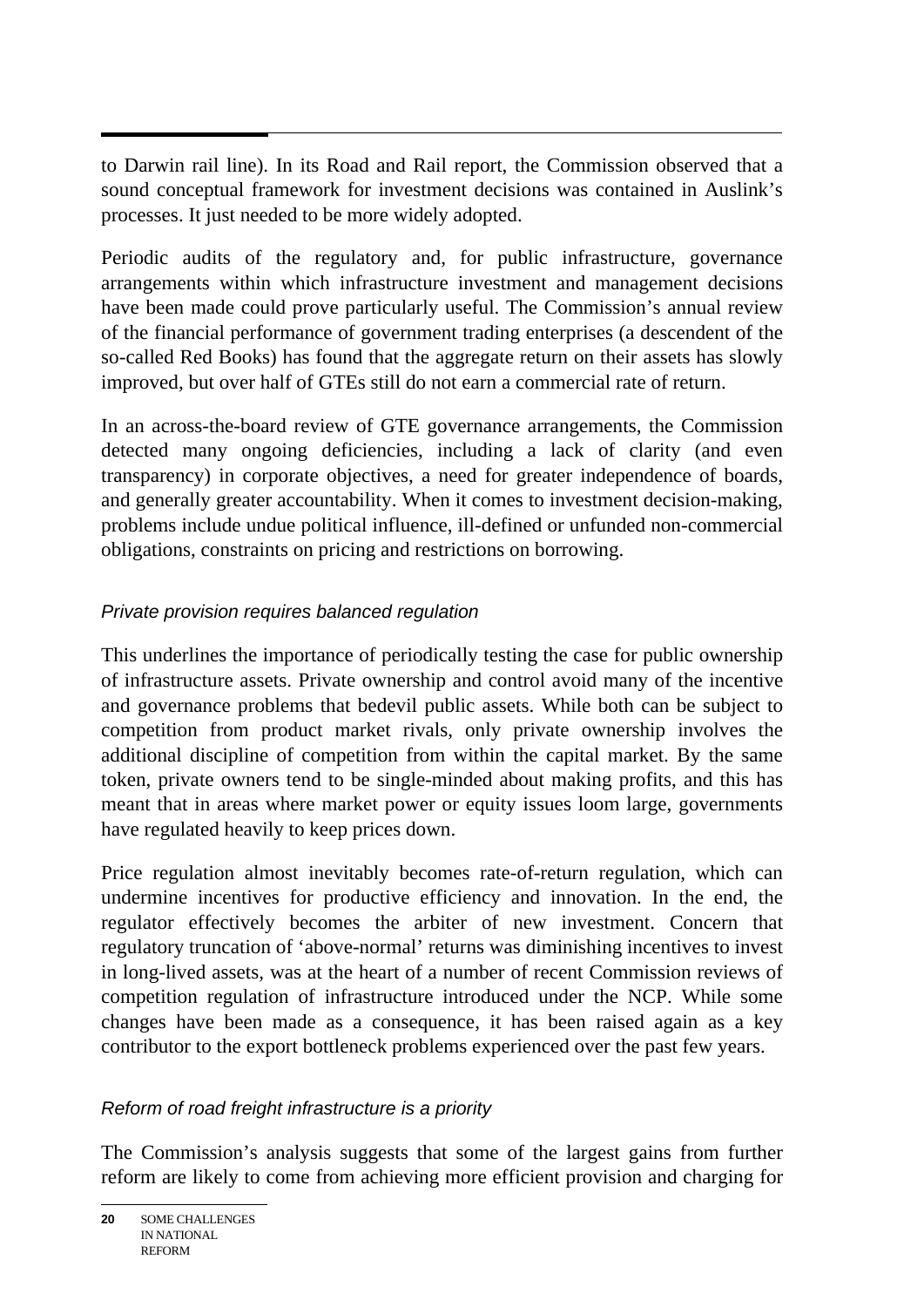$\overline{a}$ land freight infrastructure. Efficient freight is especially important for Australia, given its dispersed population and production centres.

Road infrastructure is likely to continue to be largely provided by government, given its public good features, but there is a need to get a closer relationship between user charges and usage costs, and a better basis for investment, both of which are subject to heavy political influence. Contrary to conventional opinion, this is not driven by a need to reduce distortions that disadvantage the rail industry. These were found to be of minor significance. Rather, the gains would come from improving the incentives and signals needed for the efficient use and provision of the road network itself.

Developments in road pricing technology are only now creating the opportunity for more cost-reflective pricing. If combined with institutional changes to link road supply and demand, there is potential for substantial efficiency gains. However, as in so many parts of the national reform agenda, the challenge is to find solutions that yield unambiguous gains and that would win community acceptance. To this end, the Commission recommended that COAG adopt a carefully sequenced approach in moving towards location-based charging, with each step preceded by a detailed examination of costs, benefits and distributional impacts. This was largely adopted by COAG and is now on the agenda of the Working Group on Competition and Regulation.

# **Enhancing business regulation and competition**

The first waves of microeconomic reforms were directed at reforming anticompetitive regulations that assisted some businesses at the expense of others. With considerable progress in that area, the emerging priority is to reform regulation that is unnecessarily costly to *all* businesses.

In its report *Rethinking Regulation,* the Regulation Taskforce (2006), found that much regulation suffered from unclear or questionable objectives, lack of targeting, excessive paperwork requirements, undue prescription and complexities, and inconsistency, overlap and duplication, particularly across jurisdictions.

# *Harmonising 'hot spots' is challenging*

Many of the worst inter-jurisdictural problem areas have now been picked up by COAG as 'hotspots' for priority action. For most, there is a strong case for achieving at least harmonisation, if not national uniformity. This has been generally accepted for some time, but progress has been stymied by lack of agreement about which national rules should apply and who should apply them. The biggest hurdles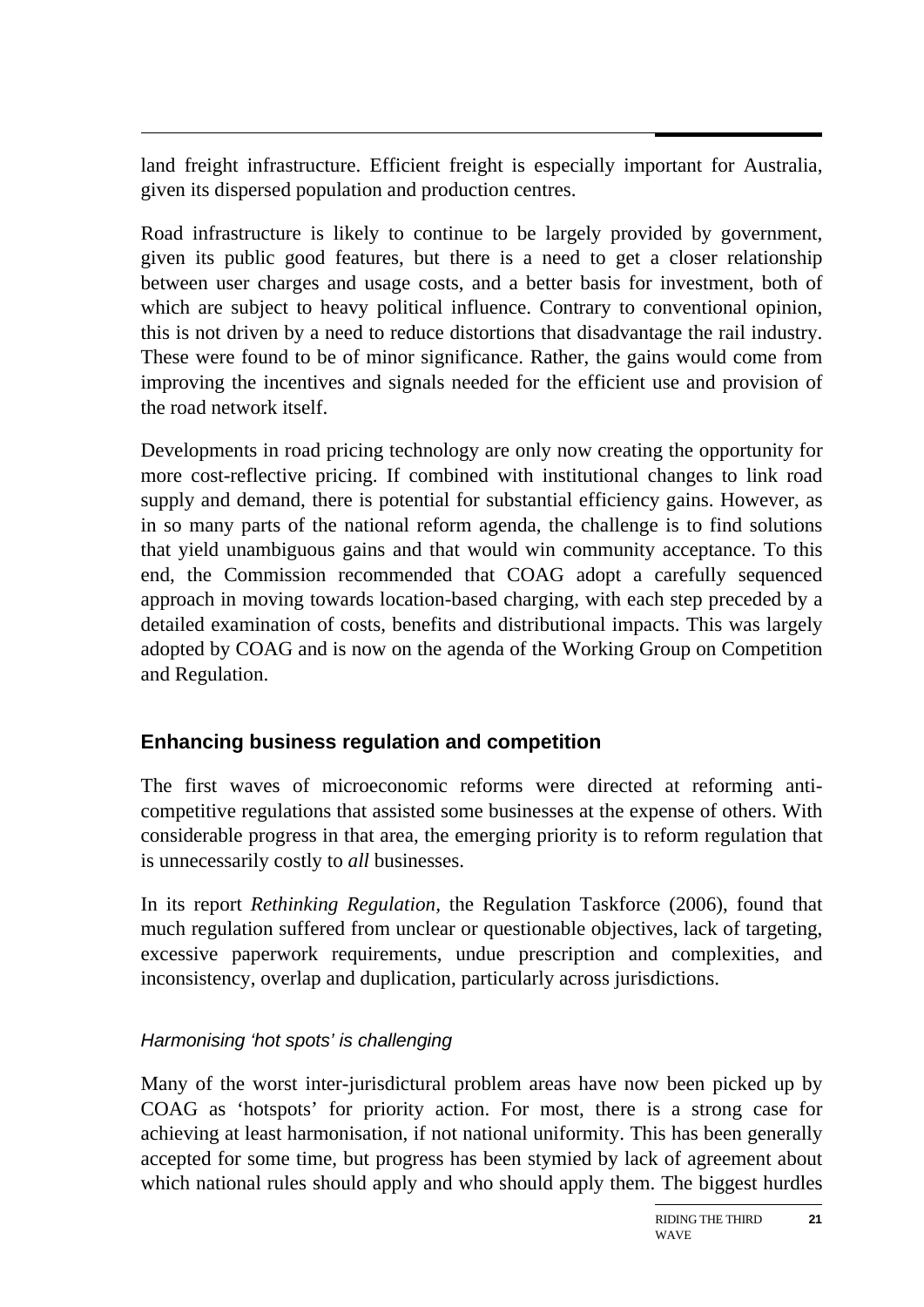$\overline{a}$ have been bureaucratic resistance and political considerations within individual jurisdictions.

For many of these regulations, the potential benefits of harmonisation from the perspective of a particular state or territory may not appear sufficiently large to offset the loss of sovereignty over issues that can involve local sensitivities. The fact that the new Federal Government is willing to provide reform-contingent transfers to the States may therefore represent the best chance yet for a break through.

That said, it will be important that a strong case is made for any proposed national standard, demonstrating a national payoff from reform. National uniformity or harmonisation is only worth having if it involves the best rules, not merely the lowest common denominator. That in turn puts a premium on good policy development processes, including rigorous assessment of the pros and cons of different options. As noted, this has not been done well in the past.

Of all the regulatory 'hotspots', perhaps the hottest from a business perspective is Occupational Health and Safety, and this will be the litmus test for whether moves for regulatory harmonisation can be successful generally. Notwithstanding common 'duty of care' statutes, prescriptive subordinate regulations have proliferated, and these vary greatly from one jurisdiction to another. The biggest problem is that the interpretation of the employer's duty of care differs significantly. The Taskforce saw this as the priority in any harmonisation efforts, noting Victoria's (reformed) arrangements as a potential model.

The ability to learn from policy experiments across different jurisdictions is one of the strengths of a federal system of government. However there are few examples in Australia of this leading to best practice regulation being adopted nationally, even with the prompting of mutual recognition provisions. This is something which the COAG Working Group process should be able to promote. The program of benchmarking business regulation across jurisdictions, which the Productivity Commission has commenced for COAG, should be helpful, provided it can, in time, cover some of the more contentious regulatory areas.

## *Addressing the causes of bad regulation*

Periodic redtape reviews have proven useful in detecting some of the more costly regulations for business. But in the meantime costs are incurred. Moreover, there are plenty of regulations that detract from community wellbeing without necessarily imposing costs on business.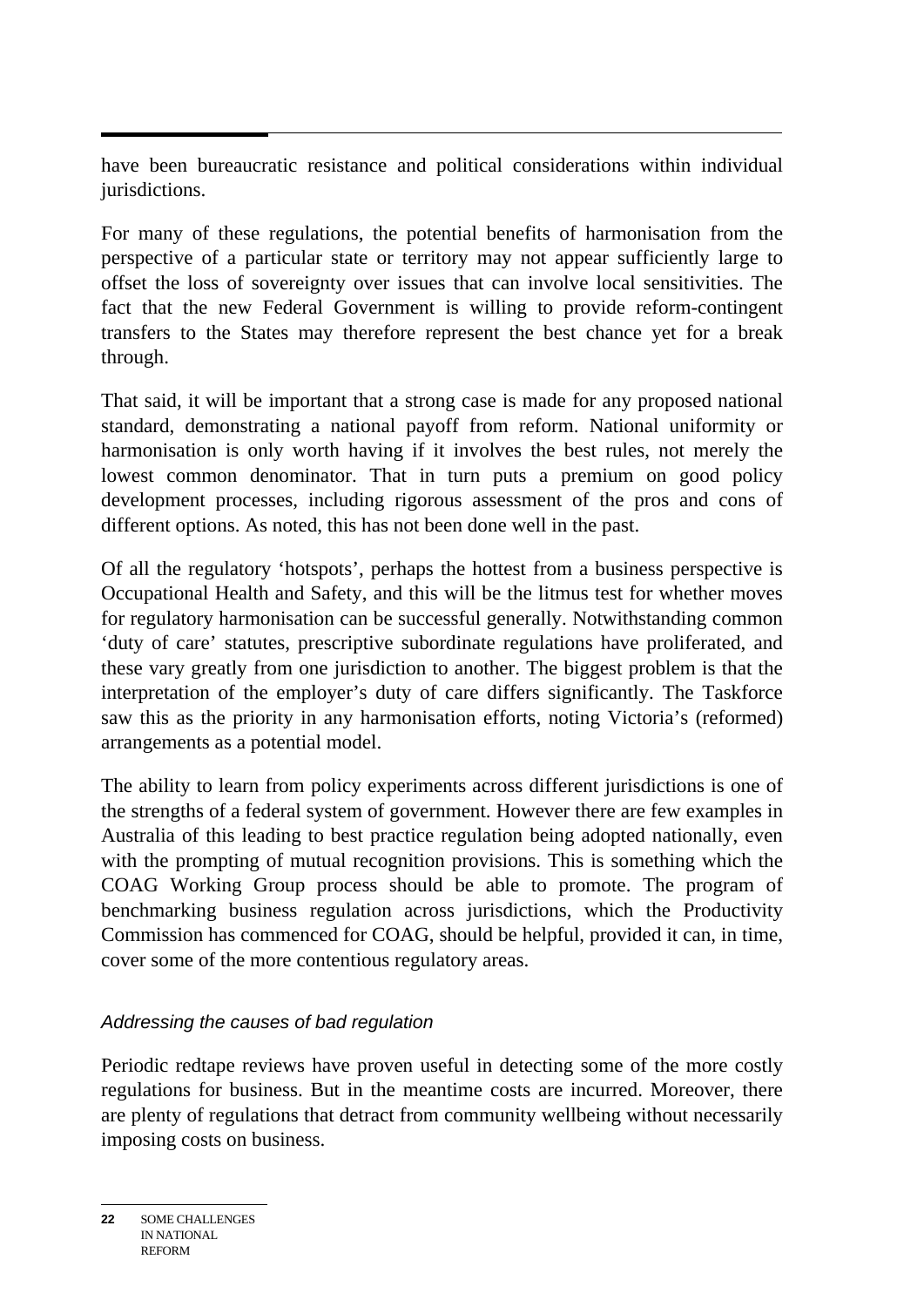$\overline{a}$ The fact is that bad regulation — regulation which is ineffective or for which the costs are excessive — has proven easier to make than to reform. This reflects the political pressures on governments to 'do something' in our increasingly risk-averse society, and the resulting knee-jerk reactions by governments, which are prone to 'regulate first and ask questions later'.

The problems are deep-seated and need to be tackled on a number of fronts. However the absolute priority is to improve the processes and institutions responsible for making regulation in the first place.

COAG has made a useful start in agreeing to some 'best practice regulation reforms'. However, concrete commitments need to be made to strengthen the obligations on policy makers and regulators, and to ensure that regulatory proposals satisfy those requirements. For example, the Australian Government now requires that regulatory proposals with non-trivial impacts on business include an estimate of those impacts, using a checklist known as the Business Cost Calculator. Following a recommendation of the Regulation Taskforce, it has also mandated that a regulatory proposal which fails to meet the government's 'best practice' requirements, as assessed by the Office of Best Practice Regulation, cannot proceed unless the Prime Minister grants an exemption (in which case a 'post-implementation review' is required within 1–2 years). Such requirements need to be extended to all jurisdictions.

Clearly, prevention of bad regulation is better than cure. However, the incentives and culture within government militate against it. These ingrained reflexes can only be overcome through sustained political support for good process. Giving a Cabinet Minister direct responsibility for promoting good regulation, as the current Australian Government has now done, is an important step which again should be emulated in other jurisdictions.

## *Competition still needs support*

In the specific area of competition, the NRA has a significant role in completing and extending the agenda of the NCP. As noted, this includes further refinements to procompetition regulation of infrastructure markets. There is also unfinished business from the NCP's review of anti-competitive regulations, which required a public interest case to be made for their retention. Many of the gaps or deficiencies in that program have involved considerable political sensitivity. Examples include remaining statutory monopoly controls over exports (notably wheat), and regulatory constraints on competition in such small business heartland areas as pharmacies, newsagencies and taxis. As the current move (at long last) to liberalise wheat export marketing illustrates, the change of government federally has provided a fresh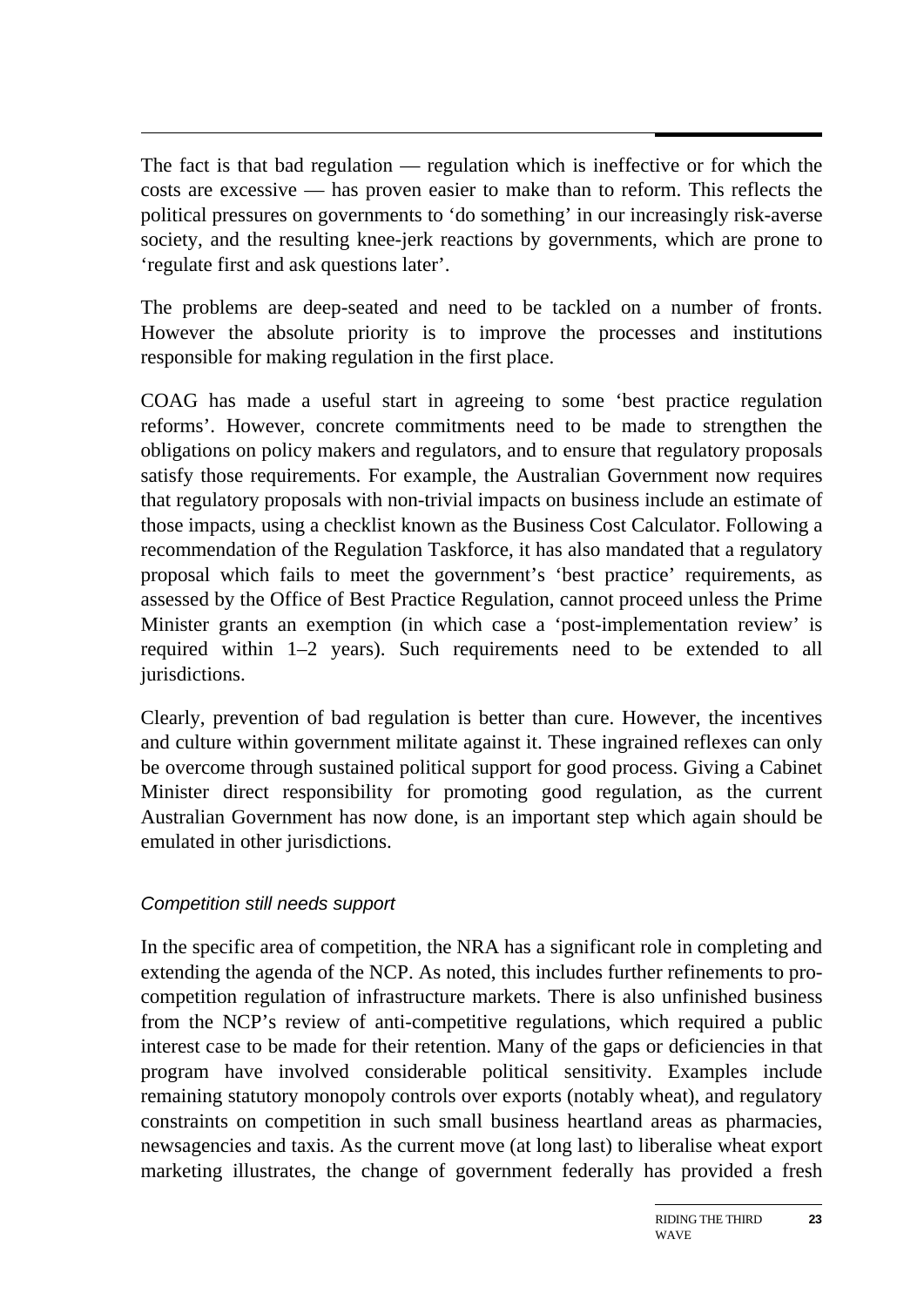opportunity to revisit such restrictions, and to remove or modify those which cannot be shown to yield net benefits to the wider community.

At Federation, the imperatives of foreign policy combined with the need to reduce domestic market fragmentation, saw the Commonwealth assume power over tariff making. However, many regulatory and other impediments to a national market endured. As discussed, a number of these have been and are being addressed by COAG. But there is scope to widen the net to include various forms of industry assistance.

The States and Territories provide billions of dollars in assistance to industry. The extent to which the costs and benefits of the assistance programs have been scrutinised varies. From a COAG perspective, there is a particular need to review progress in reducing subsidies and tax exemptions designed to influence enterprises to locate in particular jurisdictions. These 'bidding wars' generally involve negative sum outcomes for Australia as a whole. Moreover, in the few instances where programs have been properly reviewed, most have been found to yield little or no benefit even to the 'winning' jurisdiction itself.

## *Understanding the economy-wide implications*

The opportunity cost of helping particular firms or industries to operate at higher levels of activity looms largest at times like the present when the economy is stretched to capacity. A job gained or retained in an industry as a result of government assistance is a job lost to another, particularly in an environment of labour shortages. Understanding such ramifications is not straightforward, but it is essential if policy judgements are to be properly informed.

It is therefore significant that the Productivity Commission has been asked to model the economy-wide effects of any modifications to the established assistance regimes for the automotive and textile, clothing and footwear (TCF) sectors. Economy-wide (general equilibrium (GE)) modelling is a powerful tool for analysing the impacts of policy changes across the economy, but it has limitations and cannot encompass all the forces at work. In the past, GE modelling has found net gains to the economy from reducing tariffs, but it has generally underestimated those gains. For example, the Commission's 2002 review of automotive assistance found that steadily reducing tariffs had provided a major spur to innovation, yielding productivity gains that the industry itself had not anticipated.

Accordingly there is merit in the Government's review of innovation policy being undertaken concurrently with the automotive and TCF reviews. It should help reinforce the message that any change to the established assistance regimes for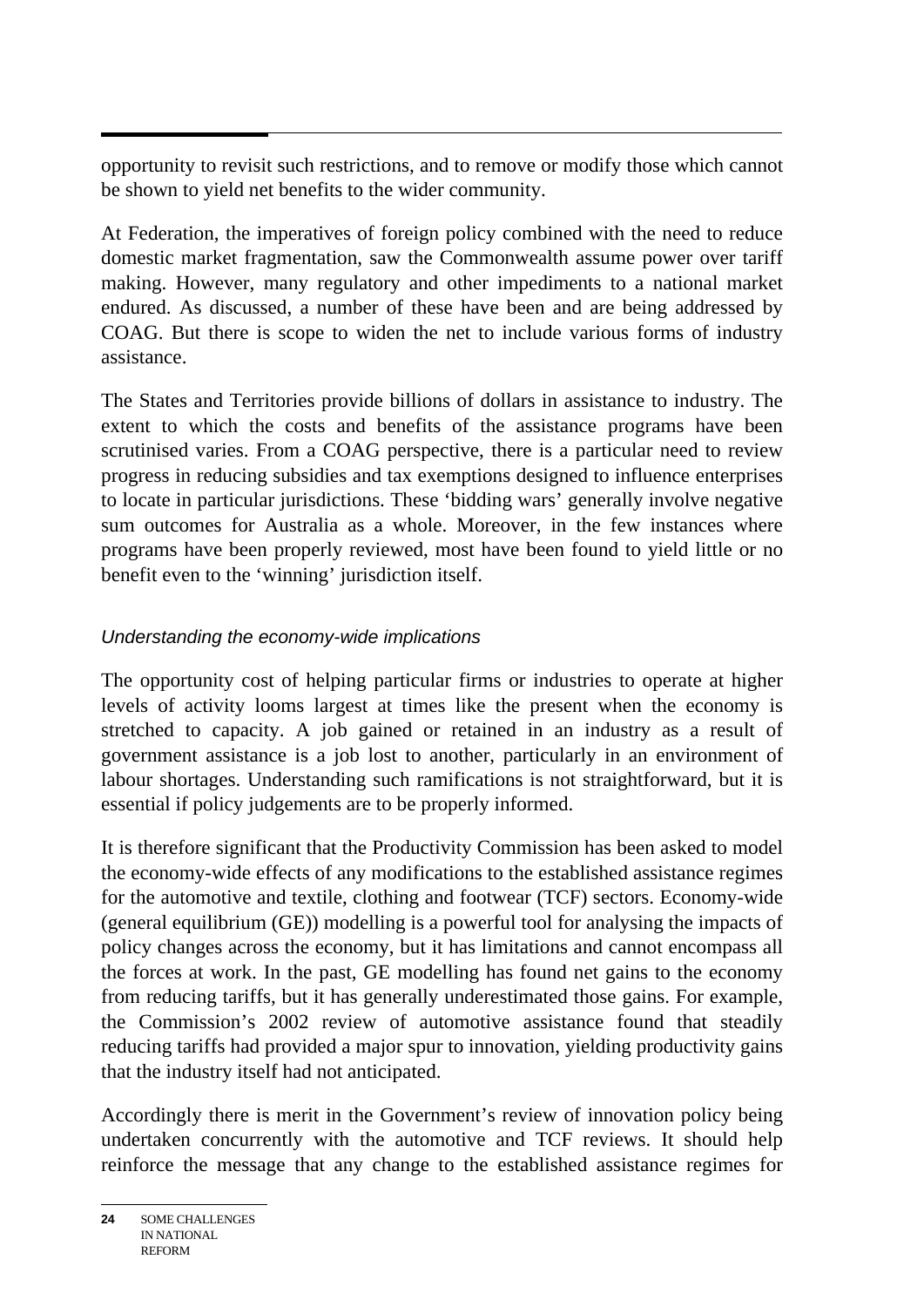these industries should be directed at enhancing the scope for innovation, not weakening the competitive incentives that help motivate it.

The strong link between competition and innovation is underpinned by the reality that (technological) R&D is only a small part of the total innovation that occurs within industry. That said, R&D can be relatively costly, and incentives for firms to undertake it can be weakened by the difficulty of withholding its fruits from market rivals. Government support can help address this 'market failure'. However, as the Commission's recent report *Public Support for Science and Innovation* showed, such support needs to be carefully designed and targeted, with robust analysis of its cost effectiveness in generating (additional) social benefits.

### *Further candidates for review?*

Current resource constraints within our economy, and pressures on government budgets, strengthen the case for undertaking reviews of other industry assistance programs. In 2006-07, Commonwealth assistance to industry monitored by the Commission totalled nearly \$16 billion, with budgetary assistance amounting to some \$6.5 billion. While a proportion of this will represent a good investment by the community, some of it will not. In deciding which programs to examine, relevant criteria include whether:

- areas receive relatively high assistance, or involve multiple measures offering scope for rationalisation
- programs appear to lack a strong rationale or were devised without robust analysis
- a review has not been undertaken for some time, or market circumstances appear to have changed (or previous recommendations for reform have not been implemented).

On this basis, some additional candidates for early review could include defence procurement, drought assistance, biofuels subsidies and assistance for tourism. Given the complexity of the issues and the various interests involved, such reviews should be independent and properly resourced, with adequate opportunity for public participation and terms of reference that give priority to analysing the economywide implications of specific assistance measures.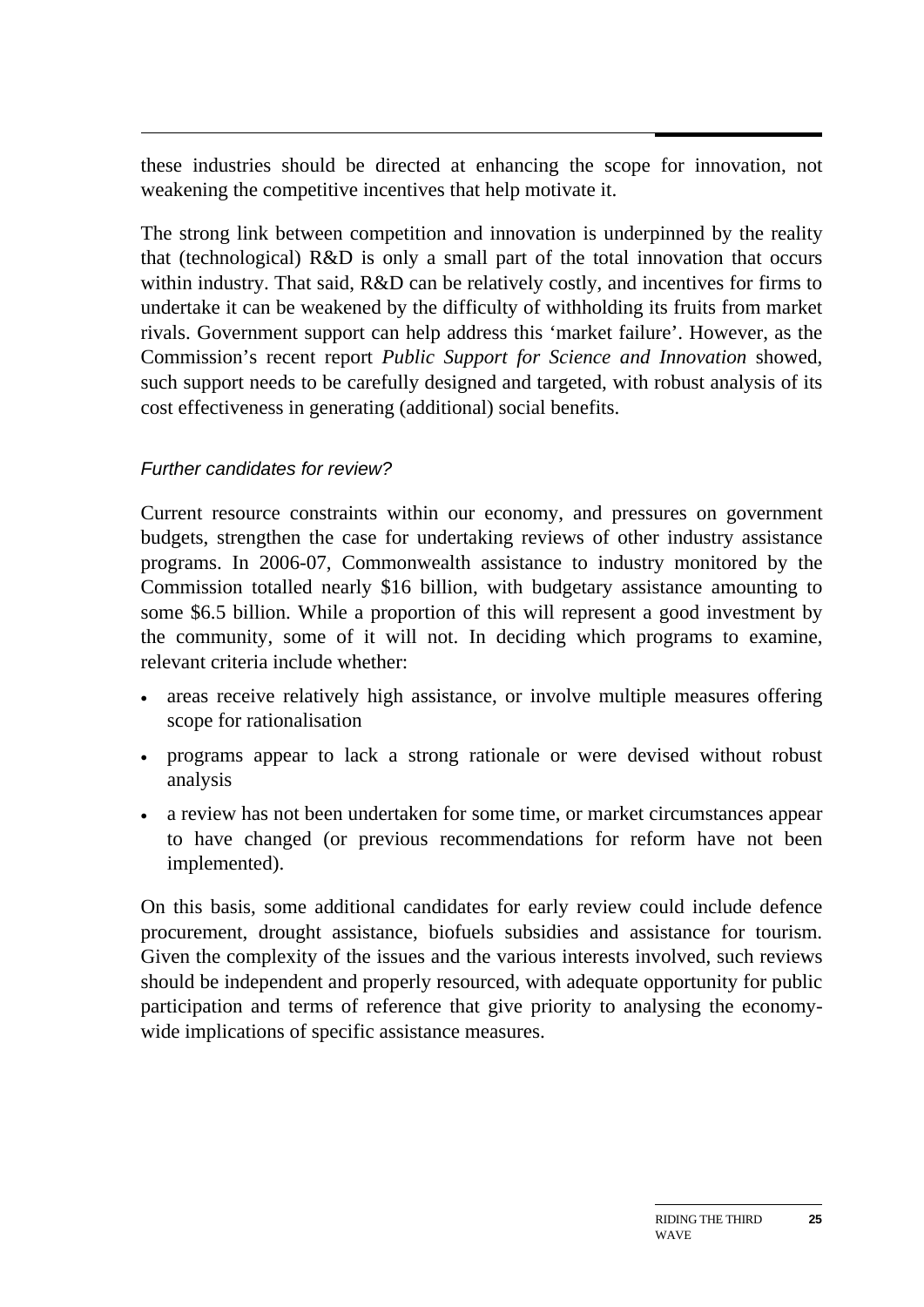#### $\overline{a}$ **Two other important COAG working groups**

The final two COAG working groups — on housing and indigenous reform — are outside the boundaries of the previously agreed NRA. But both deal with issues that are central to the wellbeing of Australians, with outcomes dependent on Federal– State cooperation.

# *Accessible and affordable housing*

In the case of housing affordability, there are two challenges that stand out, based on the analysis in the Commission's 2004 report *First Home Ownership*. Both are fundamental to affordability outcomes, but have been seen as politically too hot to handle.

- The first is the zoning and heritage laws that stop sufficient dwellings being built in the inner urban areas where people increasingly want to live. These rules are not easily changed. They not only reflect the strong preferences of those who already live in more desirable areas, but also of many who are seeking to do so, making the problem almost intractable.
- The second major influence the elephant in the room? is Commonwealth taxation. When the Commission was asked to conduct its investigations, the presumption was that various State taxes, particularly stamp duty, were a key contributor. Instead, the Commission found that a much more pronounced influence on the price surge was income tax provisions that favour housing, particularly the concessional arrangements for capital gains taxation that were introduced in 1999 and appeared to be having a strong pro-cyclical effect. Given that these and other provisions are interactive and not confined to housing investments, we recommended a follow-up review directed specifically at taxation, but this remains to be taken up.

While affordability problems are significant, for many people the main impact is to defer entry into home ownership, rather than preclude it entirely. Arguably, the more important social problem relates to the adequacy of accommodation for people on low incomes who will never own a home and have trouble affording rental accommodation. Again, the key to identifying policy interventions in this area that can make a difference is to understand potential ramifications in the wider market. This is not easy, but it would be helped by a more rigorous approach to reviewing existing programs.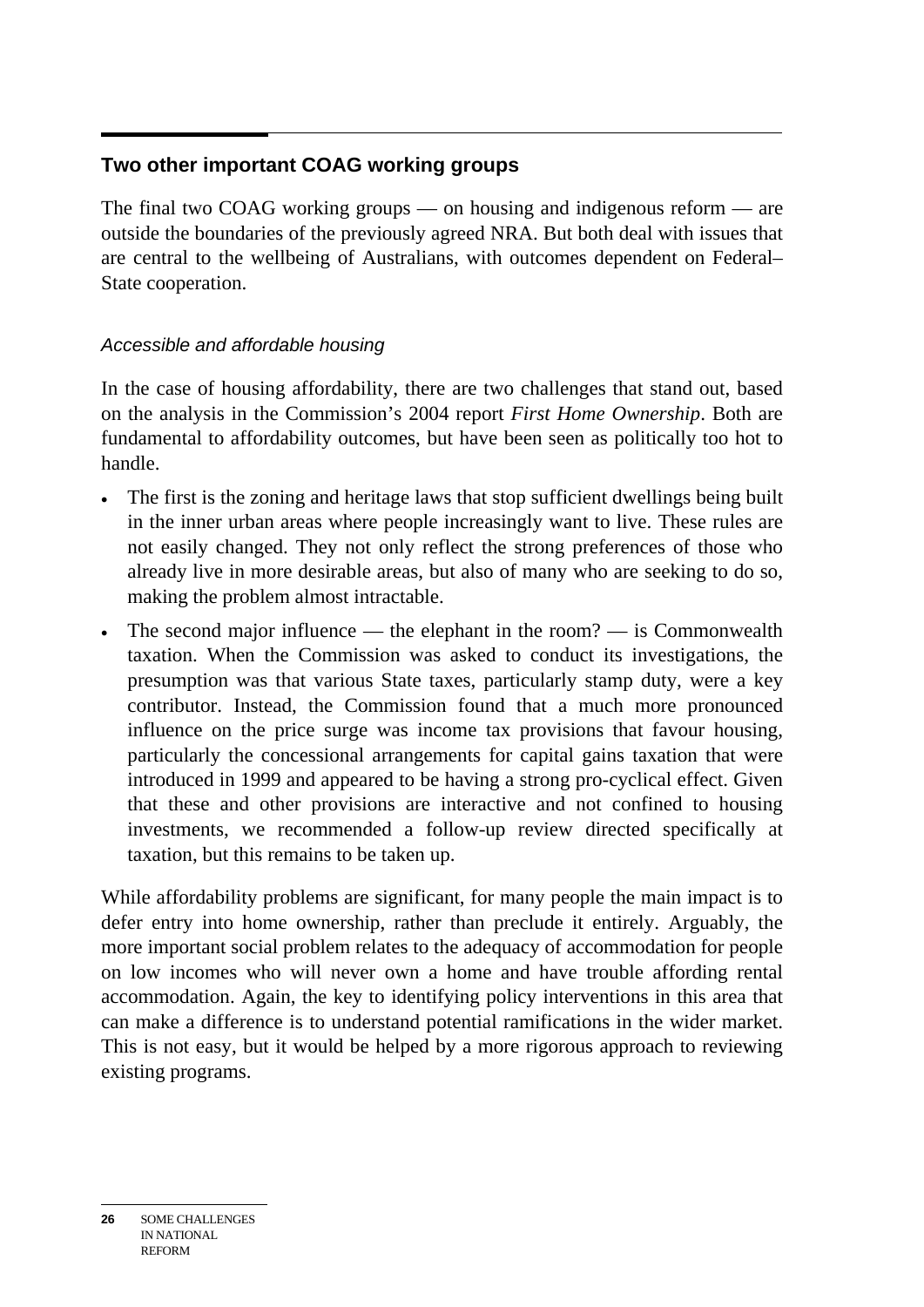### *Indigenous policy*

The most extreme housing policy failures apply to Indigenous housing. Overcrowding in Indigenous households is much greater than anything observed in non-indigenous Australia. Houses are also often in very bad shape, a sign that their inhabitants neither value them, nor feel good about living in them. This is a major policy issue. As the Commission's work for COAG's Government Services Review shows, poor housing conditions contribute to several facets of disadvantage and disfunctionality in Indigenous communities, including bad health, poor school performance and family violence. It is therefore encouraging that this has become a priority area for policy attention both at the Commonwealth level and within COAG. More money is an essential ingredient for better outcomes. But much greater attention also needs to be given to the specific housing needs of Indigenous people — by actually involving them — as well as to the adequacy of related infrastructure services.

This is a particular manifestation of a much greater failure in Indigenous policy over the years. Despite the good intentions of successive governments, much Indigenous policy has not met even the most rudimentary tests of good public policy. Programs have lacked clear rationales and objectives, have been designed without effectively consulting those affected and, perhaps most damning of all, have not been properly reviewed to gauge their effectiveness. The result is that after three decades of policy experimentation, we have very little knowledge today about which of the myriad of programs worked best or why. Rectifying this — bringing a sustained evidencebased approach — is the most important challenge we face in seeking to realise COAG's aspiration to close the gap for Indigenous people.

# **Moving forward**

It emerges that while the potential pay-offs to Australia from embarking on a new wave of national reform are large, there are also some major challenges in devising reforms that will yield the anticipated benefits. If anything, the challenges are greater than under the NCP, because of the additional complexities and uncertainties that confront policy development in the human capital area — where there is potentially most at stake.

The difficulties under the NRA were also initially made greater than under the NCP because of some compromises and deficiencies in the governance and other arrangements. However, a number of these problems are currently being addressed.

One important development is that financial transfers from the Commonwealth to the States and Territories, analogous to the NCP's 'competition payments', are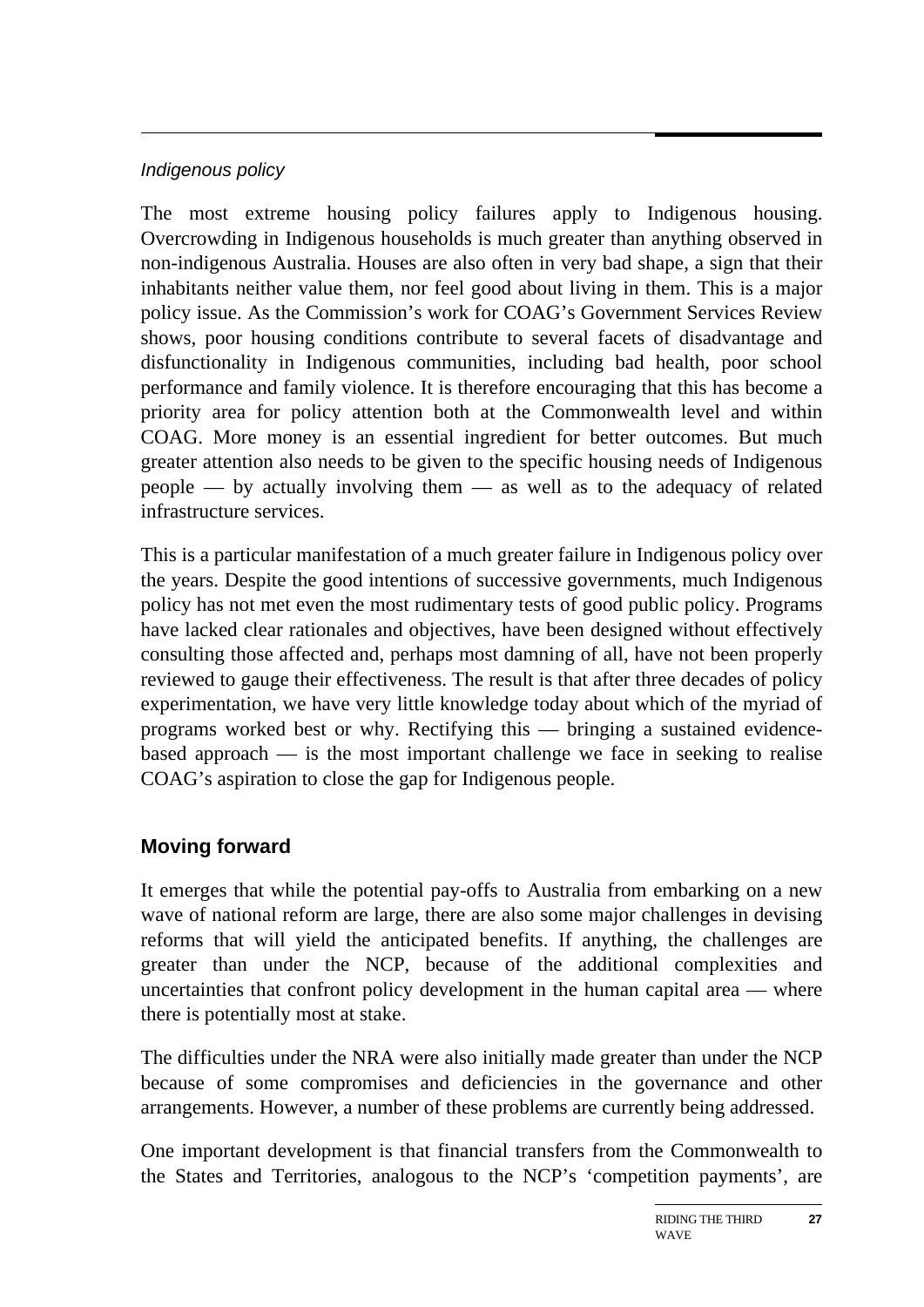$\overline{a}$ being put back on the table. The payments had an influence disproportionate to their magnitude in encouraging States and Territories to adopt an ambitious reform agenda under the NCP, and are likely to prove an equally good investment under the NRA. The broadbanding of the myriad of 'special purpose payments', with agreed performance outcomes, will play a complementary role, while enabling different approaches to achieving performance targets to be developed and tested.

Another positive feature is the strengthening of COAG oversight of the various reform steams, with working groups involving central agency representation reporting on a quarterly cycle. Ministerial Councils have played an important role within our Federation, but they naturally tend to be dominated by a portfolio perspective. This can lead them to neglect the bigger picture for the nation and has limited their ability to advance fundamental reform. Any progress has also tended to be very slow.

The introduction of three-monthly meetings for COAG is an important signal about the role that it intends to play, and stands in marked contrast to previous arrangements. It should enable closer monitoring of progress and provide a better basis for maintaining momentum. The main downside would be if a 'need for speed' began to take precedence over marshalling evidence and rigorously testing policy proposals where this is needed.

Where appropriate reforms have already been identified, and jurisdictions agree on best practice, the best course is to 'just do it!'. In the past, however, this has been stymied by a lack of agreement, often for parochial reasons. Hopefully, this can be lessened by the financial rewards on offer.

Where policy solutions are not clear even in principle — or there is no basis for an agreed position — there will need to be considerable work done at the 'front end' of policy development. Good policy development processes are especially important where the intent is to implement a uniform national policy or regulatory approach.

Our federal system is replete with policy experiments across jurisdictions which should have been able to provide useful guidance. However, this strength of a federal system has been poorly utilised in Australia. Ministerial Councils, potentially an ideal forum for comparing policy experiences, have done little of this, with some Councils actively resisting.

Remedying this unexploited opportunity should be an important task for the 'new federalism' and could be facilitated by the working group framework. In the meantime, working groups will need to shape their agendas to include not only implementation of identified national reforms, but also priority reviews where evidence or agreement is lacking.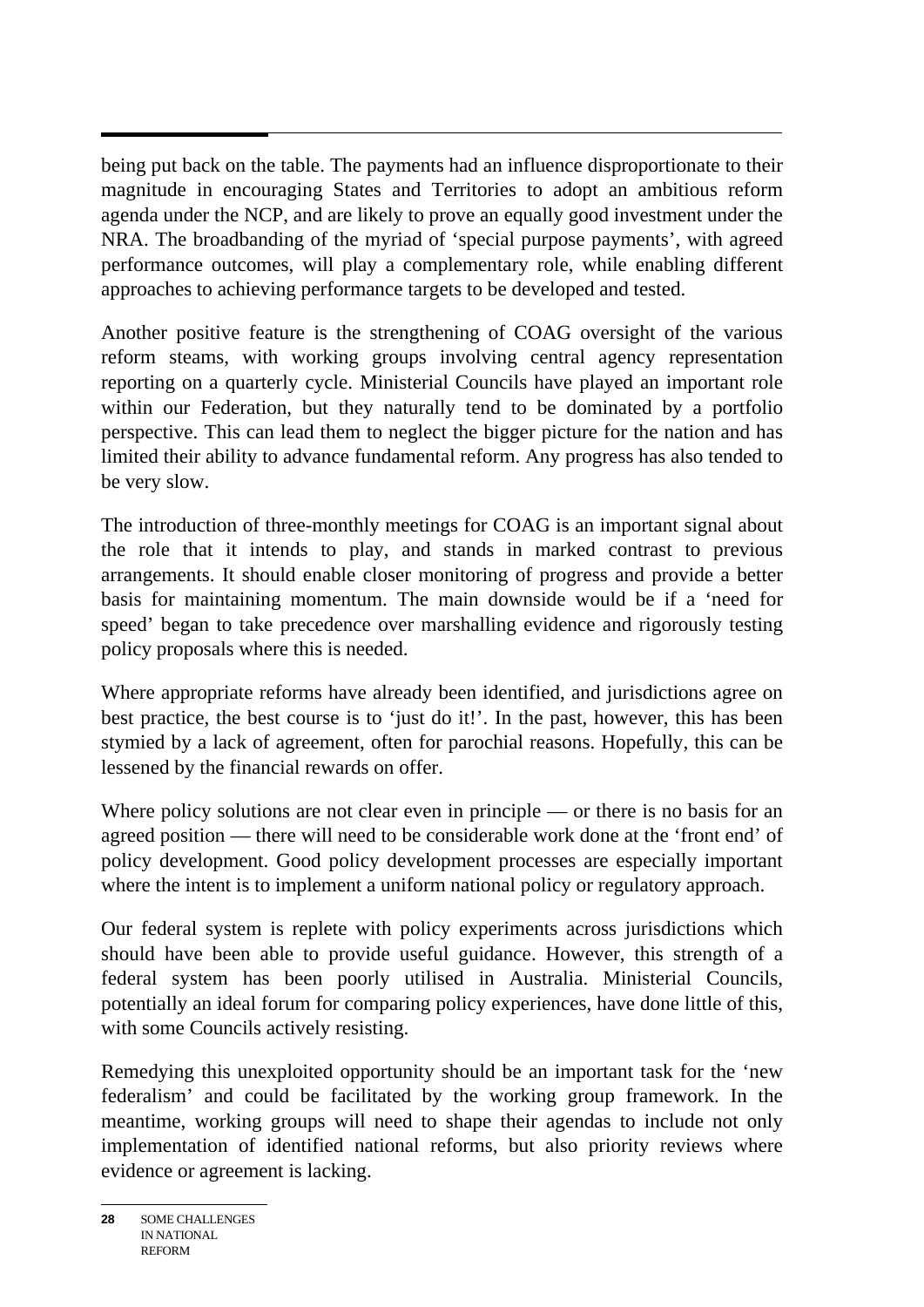A key challenge for the NRA will be to ensure that reforms are actually implemented as agreed. In the past, it has often been difficult to achieve this, or at least to keep reforms intact over time. Under the NCP, the National Competition Council played a crucial role in monitoring reform implementation and advising on the related competition payments. Indeed, this was integral to the overall success of the reform program. A similar role is envisaged for the fledgling COAG Reform Council, which was created in the lead up to last year's Federal election and since expanded. To be fully effective, it would need independence and adequate resources, as well as a clear mandate.

As a final observation, the benefits of the NRA will take a long time to be fully realised. In the meantime, governments will need to be willing to bear not only its financial costs, but also the political heat that major reform often generates. This is not assisted by short electoral cycles, which mean that more pain than gain will generally occur within a government's term. The move to four-year fixed terms has ameliorated this at the State level. Now could be a propitious time to seek a similar change at the Federal level.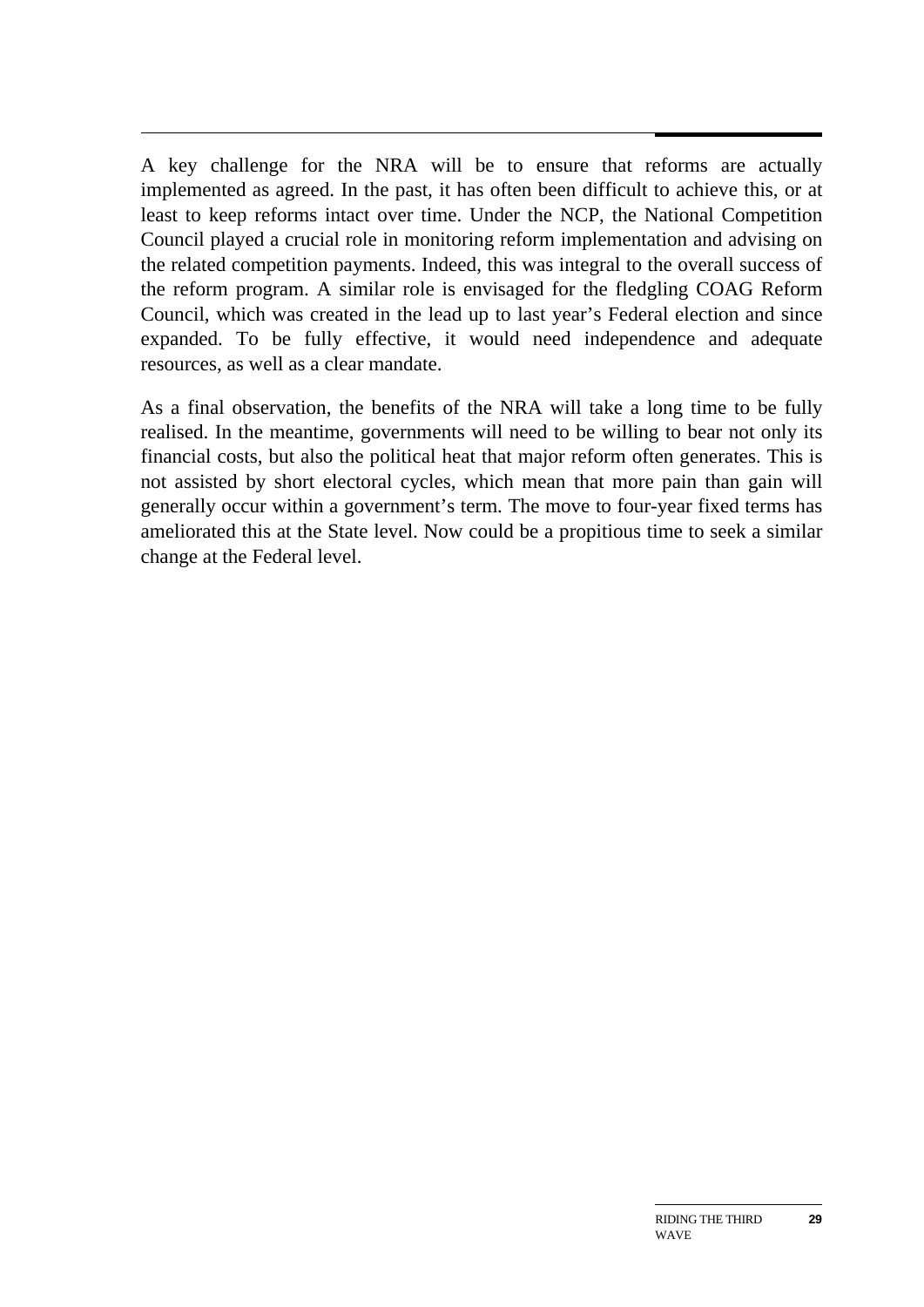#### **References**

- Abhayaratna, J. and Lattimore, R. 2006, *Workforce Participation Rates How Does Australia Compare?*, Productivity Commission, Staff Working Paper, Canberra, December.
- Banks, G. 2005, 'Structural reform Australian-style: lessons for others?', Presentation to the IMF, World Bank and OECD, Productivity Commission, Canberra, May.
- —— 2006, 'Regulation for Australia's federation in the 21st century', Presentation to the Economic and Social Outlook Conference, Productivity Commission, Melbourne, November.
- —— 2007a, 'Public inquiries in policy formulation: Australia's Productivity Commission', Address to an International Workshop, Beijing, September.
- —— 2007b*,* 'Overcoming Indigenous disadvantage in Australia', Presentation to OECD World Forum, Istanbul, June.
- Business Council of Australia 2008, *Towards a seamless economy: modernising the regulation of Australian business*, March.
- COAG (Council of Australian Governments) 2006, *Communiqué*, February.
- —— 2007, *Communiqué*, December.
- Export Infrastructure Taskforce 2005, *Australia's Export Infrastructure*, Report to the Prime Minister, Canberra.
- Garnaut Climate Change Review 2008, *Interim Report to the Commonwealth, State and Territory Governments of Australia*, Canberra.
- Henry, K. (Secretary to the Treasury) 2003, 'Economic prospects and policy challenges'*,* Address to the Australian Business Economists, Sydney, 20 May.
- —— 2006, 'Time to 'get real' on national productivity reform', in *Productive Reform in a Federal System*, Roundtable Proceedings, Productivity Commission, Canberra.
- Leigh, A. and Ryan, C. 2008, 'How and why has teacher quality changed in Australia', *Australian Economic Review*, forthcoming.
- Office of Best Practice Regulation 2007, *Best Practice Regulation Report 2006-07*, Annual Report Series, Productivity Commission, Canberra.
- Productivity Commission 2001, *Review of the National Access Regime*, Report no. 17, Canberra.
- —— 2002, *Review of Automotive Assistance*, Report no. 25, Canberra.
- —— 2004, *First Home Ownership*, Report no. 28, Melbourne.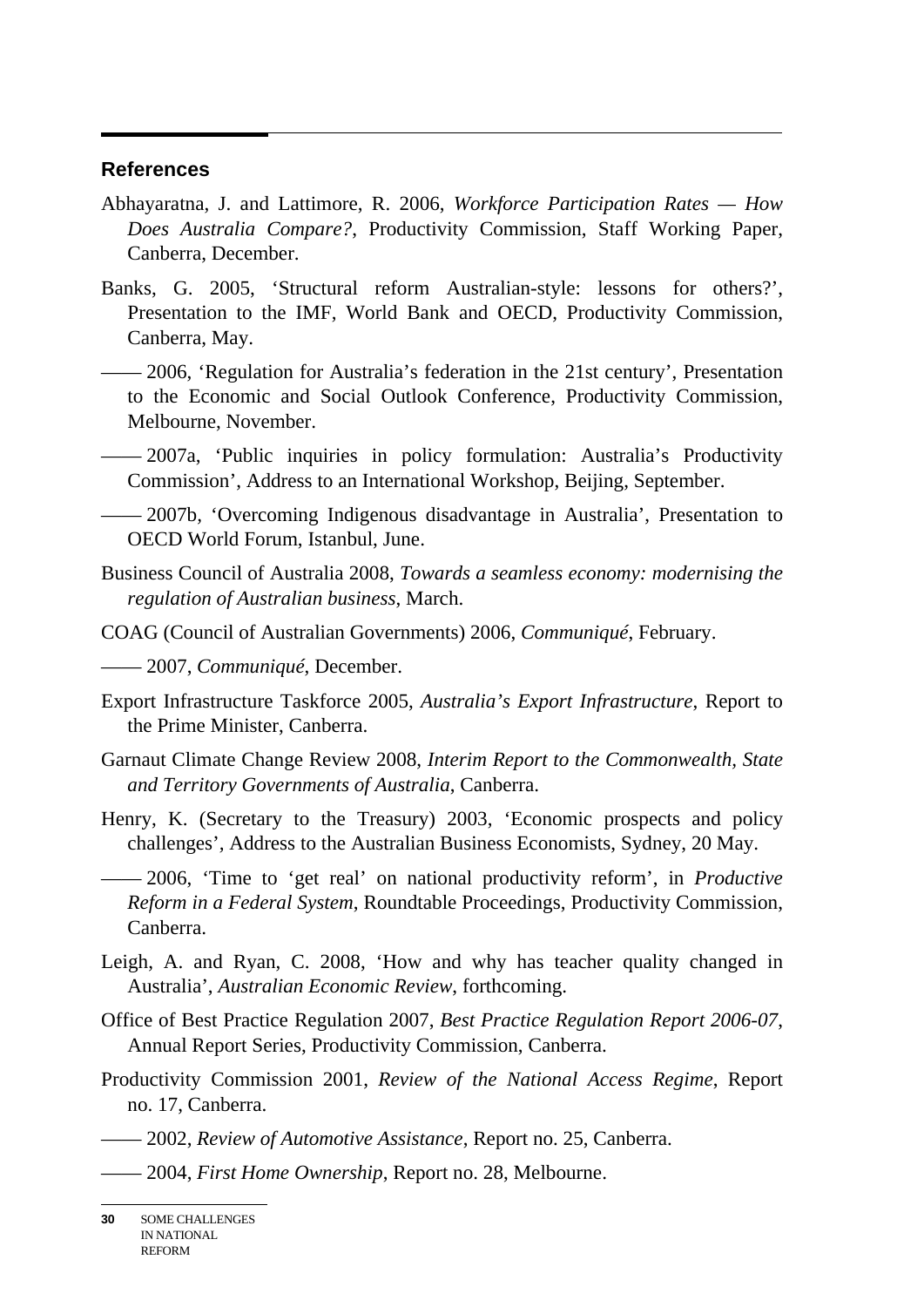- —— 2005a, *Economic Implications of an Ageing Australia*, Research Report, Canberra.
- —— 2005b, *Review of National Competition Policy Reforms*, Report no. 33, Canberra.
- —— 2005c, *Australia's Health Workforce*, Research Report, Canberra.
- —— 2006a, *Potential Benefits of the National Reform Agenda*, Report to the Council of Australian Governments, Canberra.
- —— 2006b, *Road and Rail Freight Infrastructure Pricing*, Report no. 41, Canberra.
- —— 2007a, *Annual Report 2006-07*, Annual Report Series, Productivity Commission, Canberra.
- —— 2007b, *Performance Benchmarking of Australian Business Regulation*, Research Report, Melbourne.
- —— 2007c, *Productivity Commission Submission to the Prime Ministerial Task Group on Emissions Trading*, March.
- —— 2007d, *Financial Performance of Government Trading Enterprises, 2004-05 to 2005-06*, Commission Research Paper, Canberra, July.
- —— 2007e, *Public Support for Science and Innovation*, Research Report, Canberra.
- —— 2008a, *Recent Declines in Productivity Growth in the Mining Sector: Causes and Consequences*, Commission Research Paper, Canberra, forthcoming.
- —— 2008b, *Recent Developments in Australian Fertility*, Staff Working Paper, Canberra, forthcoming.
- —— 2008c, *Towards Urban Water Reform: A Discussion Paper.* Commission Research Paper, Melbourne, April.
- —— 2008d, *Trade & Assistance Review 2006-07*, Annual Report Series 2006-07, Canberra, April.
- Regulation Taskforce 2006, *Rethinking Regulation: Report of the Taskforce on Reducing Regulatory Burdens on Business*, Report to the Prime Minister and the Treasurer, Canberra, January.
- SCRGSP (Steering Committee for the Review of Government Service Provision) 2007, *Overcoming Indigenous Disadvantage: Key Indicators 2007*, Productivity Commission, Canberra.

—— 2008, *Report on Government Services 2008*, Productivity Commission, Canberra.